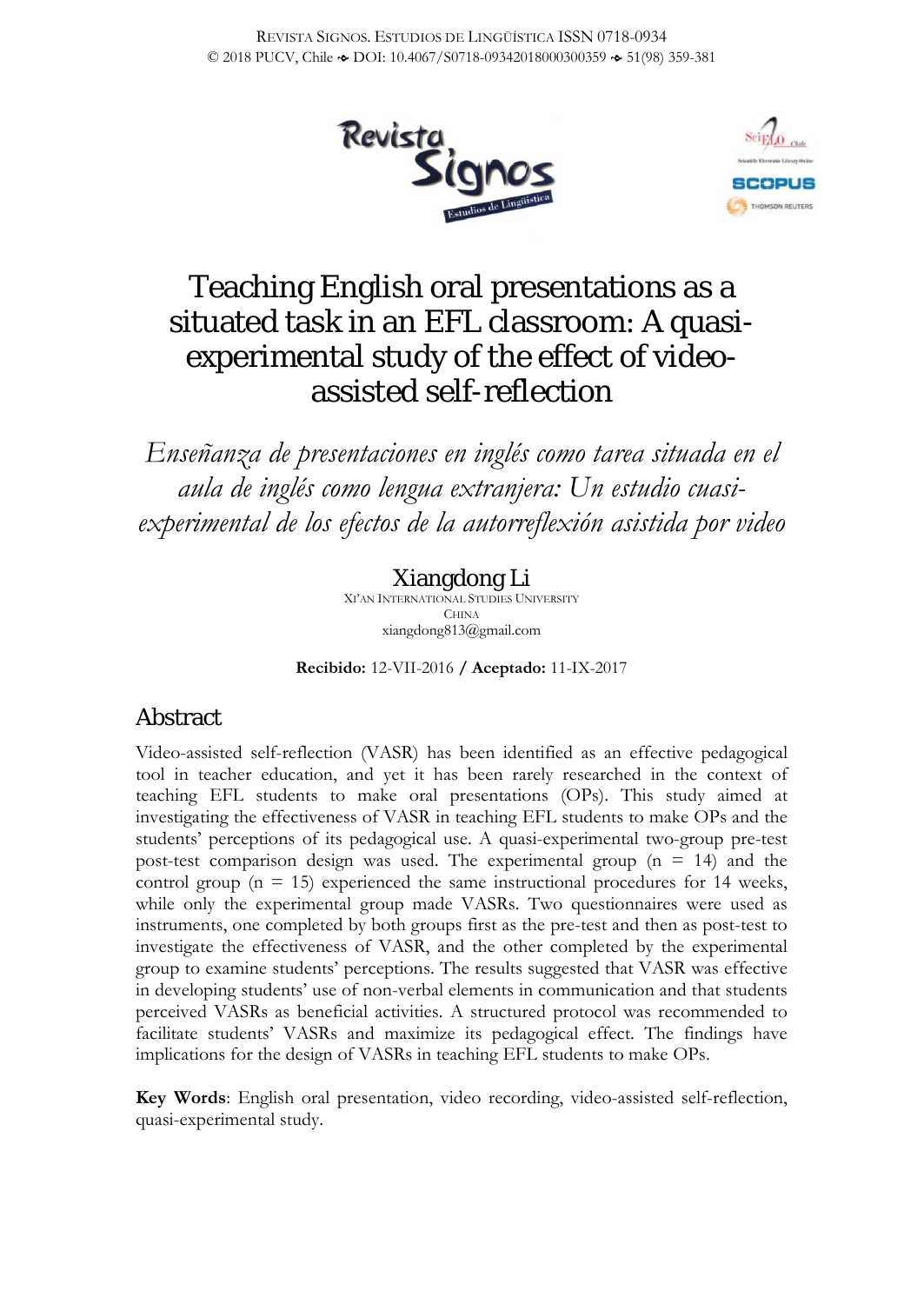## Resumen

Se ha identificado a la autorreflexión asistida por video como una herramienta efectiva en la formación de profesores, pero casi nunca ha sido investigada en el contexto de enseñar a esos estudiantes de inglés como lengua extranjera al hacer presentaciones orales. Esta investigación pretende investigar la eficacia de la autorreflexión asistida por video como método de enseñar a estudiantes de inglés como lengua extranjera a hacer presentaciones orales, y las percepciones de estudiantes acerca del uso pedagógico de videos. Hemos empleado un diseño cuasi-experimental de pre-test/post-test, con dos grupos. El grupo experimental (n = 14) y el grupo de control (n = 15) recibieron la misma enseñanza durante 14 semanas, pero solo el grupo experimental hizo autorreflexión asistida por video. Se usan dos cuestionarios como instrumentos, uno rellenado por ambos grupos en la pre-test y de nuevo en la post-test para investigar la eficacia de autorreflexión asistida por video, y el otro completado por el grupo experimental solamente, para examinar las percepciones de esos estudiantes. Los resultados sugirieron que la autorreflexión asistida por video resultó efectiva para desarrollar el uso de elementos no verbales en la comunicación, y que los estudiantes pensaron que la autorreflexión asistida por video fue una actividad beneficiosa para ellos. Se sugirió un protocolo estructurado que puede facilitar la autorreflexión y aumentar sus efectos. Los hallazgos son importantes a la hora de diseñar la autorreflexión asistida por video para enseñar estudiantes de inglés como lengua extranjera cuando se hacen presentaciones orales.

**Palabras Clave:** Presentaciones orales en inglés, grabación de video, autorreflexión asistida por video, estudio cuasi-experimental.

# **INTRODUCTION**

Creating and delivering English oral presentations (OPs) is a key employability skill and an important professional skill in students' future workplaces (Campbell, Mothersbaugh, Brammer & Taylor, 2001; Adams, 2004; Jeon, 2005). As a result, development of students' oral communicative competence in English is one goal of the English curriculum in higher education, and OP is considered as one of the most useful tools to improve students' ability to communicate (Adams, 2004; Tsai, 2010; De Grez, Valcke & Roozen, 2014). Refinement of presentation skills is thought to be eventually helpful for students in their future academic life and careers (Zappa-Hollman, 2007).

However, students may encounter difficulties when they prepare for and deliver their OPs. For example, research indicates that making English OPs is linguistically challenging for learners who are non-native speakers of English (Morita, 2000; Kobayashi, 2003; Jeon, 2005; Zappa-Hollman, 2007; Yang, 2010). Research also suggests that OP is psychologically challenging for learners, causing anxiety, nervousness, and lack of confidence (Morita, 2000; Jeon, 2005; Woodrow, 2006; Zappa-Hollman, 2007; Chen, 2009; Mahmud, 2013). This is particularly the case for silent and passive students in Asia, such as those from China, Japan, and Korea (Watkins & Biggs, 2001; Woodrow, 2006; Bankowski, 2010).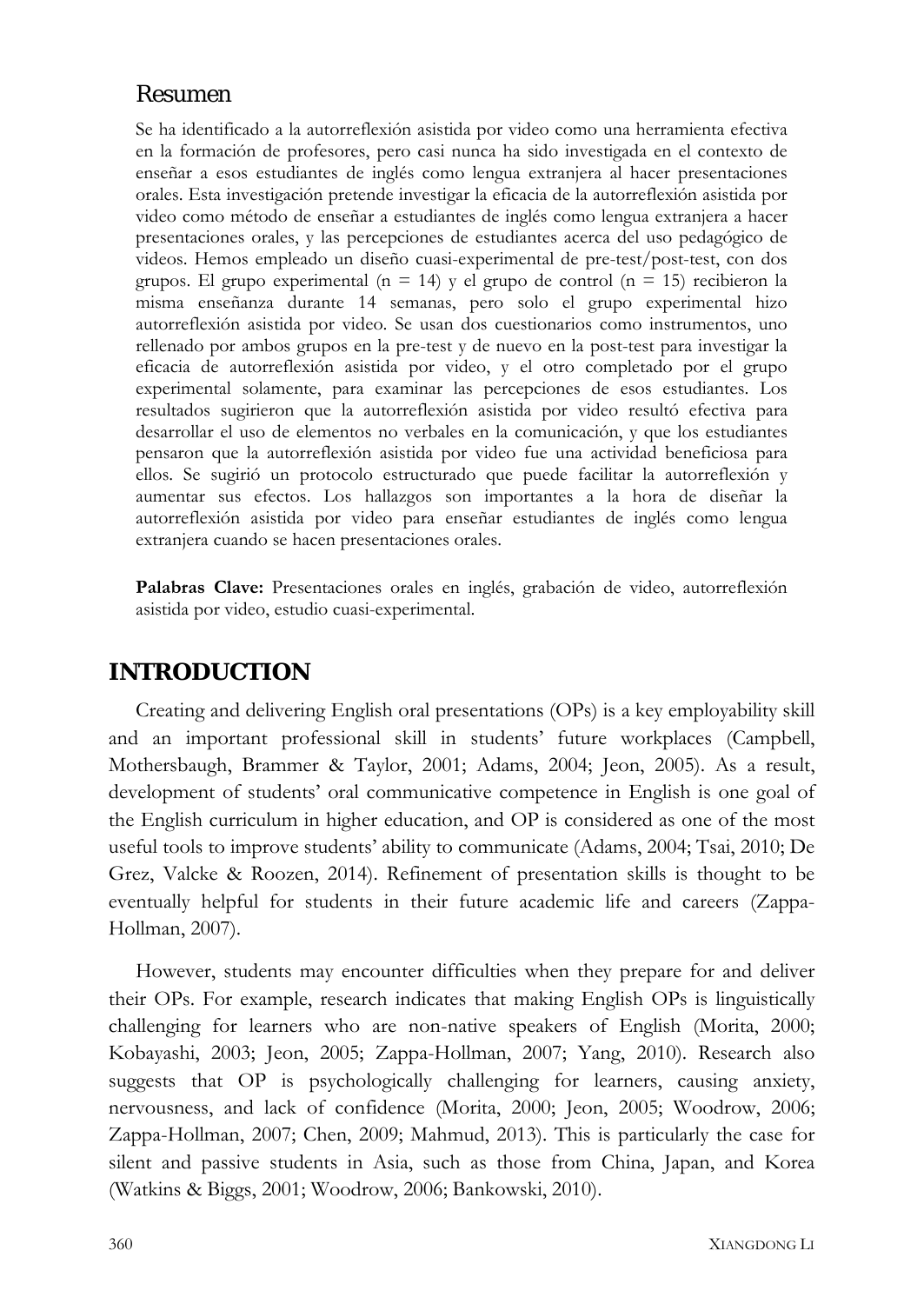To effectively teach English OP skills, assisting students to perform self-reflection (SR) on their own OP performance is an important step (see Schön, 1983; Kolb, 1984; Smith, 2011), besides scaffolding students in creating and delivering OPs. The use of video recordings, a commonly used pedagogical tool in teacher education, has been identified as an effective form of SR in improving student teachers' performances (Dawson, Dawson & Forness, 2001; Shepherd & Hannafin, 2008; Tripp & Rich, 2012a; McFadden, Ellis, Anwar & Roehrig, 2014). Since both teaching and OPs are public oral performances, video recordings of students' own English OPs could be used as a pedagogical tool to assist students in making SRs.

The pedagogical use of OPs has been a popular topic in language teaching research (see Morita, 2000; Hill & Storey, 2003; Kobayashi, 2003; Cheng & Warren, 2005; Jeon, 2005; Tuan & Neomy, 2007; Zappa-Hollman, 2007; Chen, 2009; Bankowski, 2010; Sundrarajun & Kiely, 2010; Tsai, 2010; Yang, 2010; Chou, 2011; Mahmud, 2013; Kibler, Salerno & Palacios, 2014). However, the effect of incorporating video-assisted self-reflection (VASR) in teaching OPs in an EFL (English as a Foreign Language) context has not been explored.

Against such a background, this study is intended to address two questions:

- 1. How effective is VASR in teaching EFL students to make OPs?
- 2. How do students perceive the pedagogical use of VASRs?

Using a quasi-experimental two-group pre-test post-test comparison design, the current study will add knowledge to the literature regarding the effective use of VASRs in teaching EFL students how to make OPs and inspire colleagues to explore VASR as a pedagogical tool in their own teaching contexts.

# **1. Theoretical framework**

## *1.1. Oral presentation*

In an EFL context, an OP refers to a form of public speaking where students, individually or in groups, present a prepared talk on a certain topic in English to the class with the help of visual aids (Chen, 2009; Sundrarajun & Kiely, 2010). It occurs in a specific physical, social, and cultural context, with a certain theme and purpose of communication. The message is delivered from the speaker to the audience through linguistic, paralinguistic (intonation, volume, etc.), and extra-linguistic (gestures and facial expressions, etc.) elements. The intended meaning and its interpretation rely on the interaction between the production context and participants. It demands a combination of qualities: good knowledge of the topic of presentation, audiencefriendly organization of content, high levels of language proficiency, adequate online language-processing skills, ability to talk extemporaneously, effective delivery skills, appropriate display of paralinguistic elements (for example, body language, eye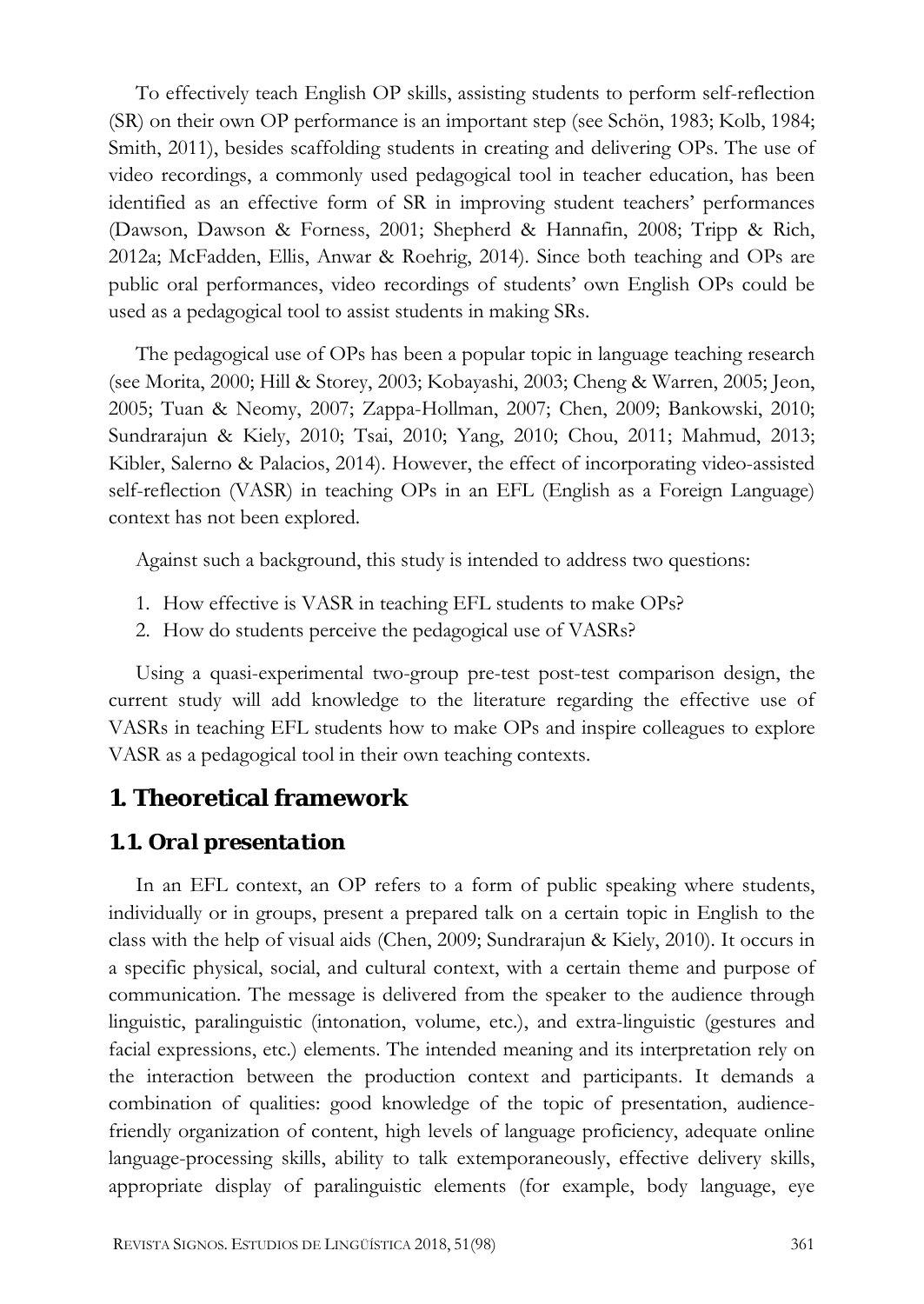contact, etc.), engaging the audience, an element of performance (appropriate voice manipulation and bodily action), good psychological qualities (overcoming shyness, nervousness, and sense of insecurity and inferiority), sensitivity to the context (audience's response, etc.), register and discourse skills, a lucid presentation, adherence to specific behaviors valued by each discipline, and multimedia management (Morita, 2000; Tuan & Neomy, 2007; Zappa-Hollman, 2007; Sundrarajun & Kiely, 2010; Tsai, 2010; Chou, 2011).

Given the demanding and comprehensive nature of the OP task, it constitutes a powerful situated learning experience that leads to deeper understanding and better learning (Joughin, 2007; Sundrarajun & Kiely, 2010). It contributes to improving linguistic ability, building confidence, acquiring subject-specific knowledge, developing interpersonal and collaborative skills, refining presentation skills, socializing students into the academic context, and increasing creativity and problem-solving ability (Morita, 2000; Usher, 2002; Kobayashi, 2003; Zappa-Hollman, 2007; Sundrarajun & Kiely, 2010; Chou, 2011).

In teaching EFL students to make OPs as a situated task, the above skills serve as a reference for formulating teaching objectives. To scaffold students' skill acquisition, SR is one of the most important steps in instructional design.

# *1.2. Situated learning and self-reflection*

Experiential learning theory (Schön, 1983; Kolb, 1984) highlights that effective learning lies in the process of grasping experience of accomplishing a meaningful goal and transforming this experience into knowledge. The experiential learning model goes through a cyclical pattern of four phases: concrete experience during which learners complete a situated task, reflective observation in which learners reflect on what is done and consider what is working and what is not, abstract conceptualization where they think of ways to improve, and active experimentation where they make new attempts to try it again based on previous experience, reflection, and new conceptions.

Learners grasp the information from the situated learning experience phase which forms the basis for reflection. Reflection serves as the basis for conceptualization, which then leads to growth in new knowledge about the world. Learners then experiment with the new knowledge and the new cycle of experiential learning starts all over again. Schön (1983) defines professionals as those who link knowing and doing through reflection. Kolb (1984) argues for the importance of reflection by contending that only when professionals reflect on their learning can they develop theoretical understanding of it, apply new knowledge to new situations, and keep reframing and modifying their knowledge. It is learners' consecutive SRs that lead them to generate a change in conceptual perspectives (Schön, 1983; Kolb, 1984).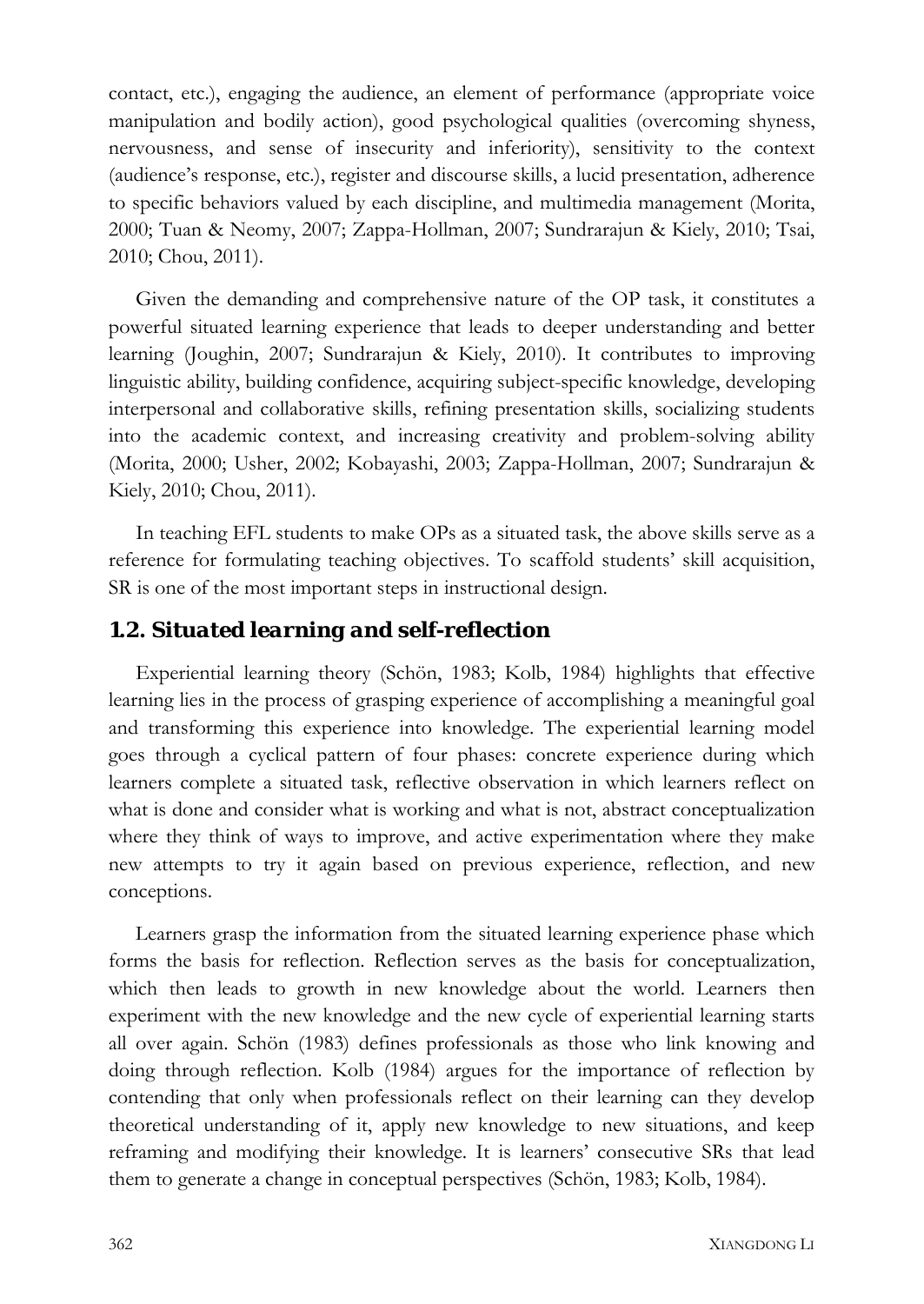The pedagogical implication of the experiential learning theory is that instructors should provide situated learning opportunities for learners by creating real-world scenarios (Kolb, 1984), and guide and encourage them to make reflections to support their growth of knowledge (Joyce, Calhoun & Hopkins, 2002; Smith, 2011).

In teaching OPs, learners' SRs can take various forms. Viewing video recordings of their own OPs is one of them.

### *1.3. Video recording as a pedagogical tool*

Video recording is a widely-used pedagogical tool in teacher education. Teacher education scholars see video recordings of students' teaching practice as reliable sources for students to make SRs (Robinson & Kelley, 2007; van Es, Tunney, Goldsmith & Seago, 2014).

Literature on teacher education indicates that the support of video recordings of their own teaching practice helps improve students' performance. Video recordings can help students analyze and evaluate their teaching practice from an observer's stance (Kong, Shroff & Hung, 2009), stimulate them to externalize their reflective ideas on their teaching practice with evidence (Calandra, Brantley-Dias, Lee & Fox, 2009; Kong et al. 2009; Rich & Hannafin, 2009), contribute to the quantity, depth, and quality of their SRs (Robinson & Kelley, 2007; Sönmez & Hakverdi-Can, 2012; Baecher, Kung, Jewkes & Rosalia, 2013; van Es et al., 2014), and allow them to actively construct new insights and be responsible for themselves in learning (Cherrington & Loveridge, 2014). As a result, student teachers make improvement in their practice (Dawson et al., 2001; Shepherd & Hannafin, 2008; Tripp & Rich, 2012a; McFadden et al., 2014).

Although video recording is widely used in teacher education, it is a rare pedagogical practice in teaching OPs, as is evidenced by a recent state of the art review (van Ginkel, Gulikers, Biemans & Mulder 2015). Barry (2012) and Murphy and Barry (2016) investigated students' perception of video recording and viewing of presentations within an Australian university and found that viewing and then reflecting on videos of group presentations was an effective way of feedback and could improve students' performance. So far, the use of videos to assist students' SRs on their OP experiences in EFL contexts is still an under-researched area. The effectiveness and students' perceptions of this pedagogical intervention are not known yet. This study is concerned with the use of VASRs in teaching OP skills to first-year undergraduates in an EFL context.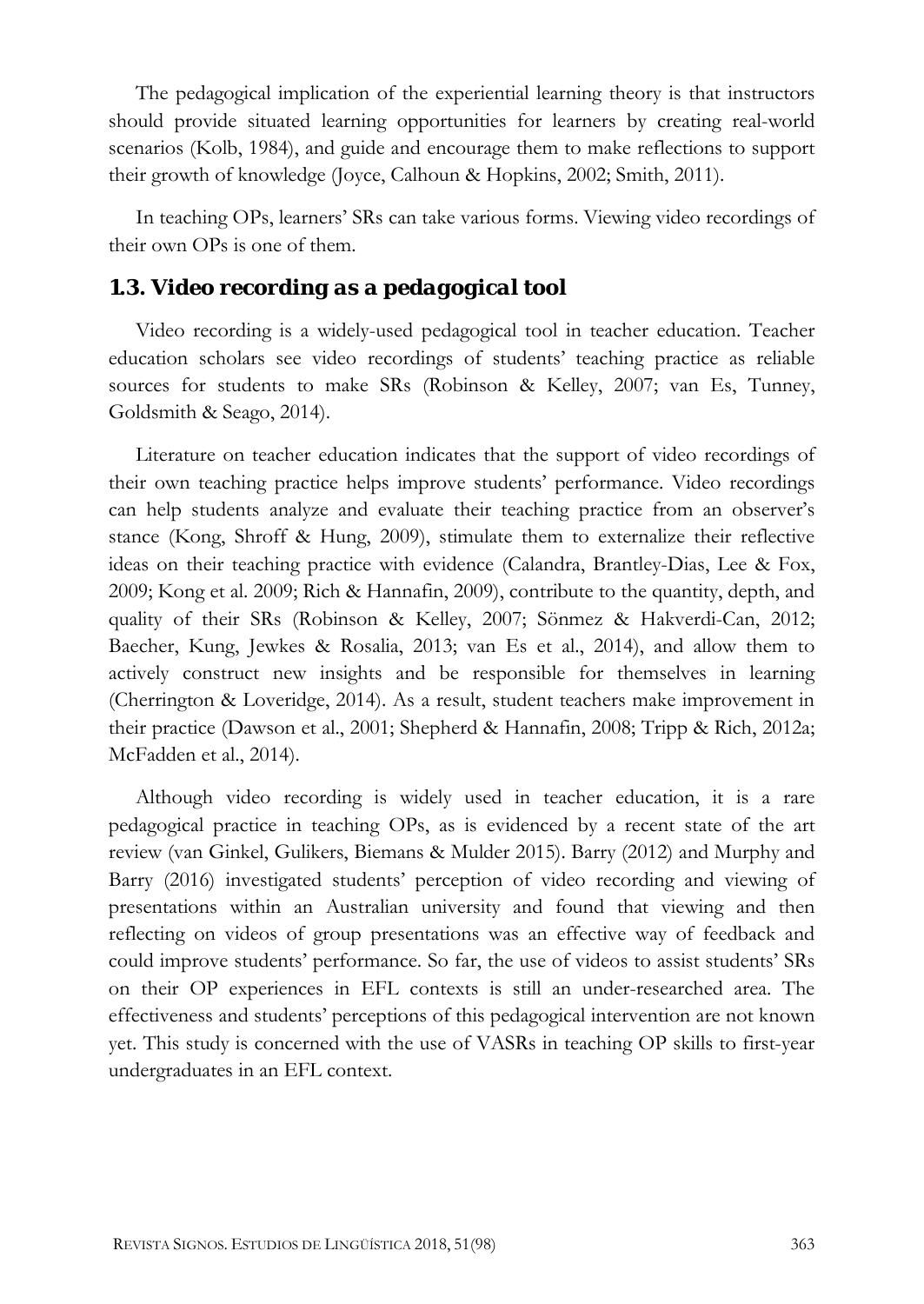# **2. Methodology**

#### *2.1. Research design*

Using a quasi-experimental two-group pre-test post-test comparison design, this study aims at answering two questions: 'how effective is VASR in teaching EFL students to make OPs?' and 'how do students perceive the pedagogical use of VASRs?'

A self-assessment (SA) questionnaire was used to test the two groups' baseline competence as the pre-test at the very beginning of OP teaching. Differentiated instructional designs were then applied to the control and experimental group. While the two groups received instructions regarding the same content from the same instructor (researcher) in the same classroom, they differed in one important procedure. The experimental group made SRs by viewing video recordings of their OPs for about 14 weeks, while the control group did not. The same SA questionnaire was used to test the two group's OP skills as the post-test at the end of OP teaching. The gains between the pre-test and post-test offered evidence to research question one.

Another questionnaire with open-ended questions was completed only by the experimental group towards the end of OP teaching for students to reflect on their experiences of VASRs. Data from this questionnaire were used to answer research question two.

#### *2.2. Context and participants*

This study was conducted at a university in China. In the local context, all learners are non-native speakers of English. On the one hand, they need to use English to communicate in public, which requires them to be active and sociable learners. On the other hand, given the impact of Confucian traditions, they favor a teacher-centered classroom and are more silent and passive. Therefore, OP is a very challenging task for them since it may cause anxiety, nervousness, and lack of confidence. However, it is also a way to improve their linguistic ability, build confidence, and develop interpersonal skills.

Participants were 29 undergraduates. They were assigned randomly into the experimental group ( $n = 14$ ) and control group ( $n = 15$ ). There were 6 males and 23 females with an average age of 19. As first-year English learners, they were learning English as a foreign language within a Bachelor of Translation degree program. They were all admitted based on their academic achievement in university entrance examination and took courses within the same curriculum. When the current research was administered, they were undertaking a comprehensive English course aimed at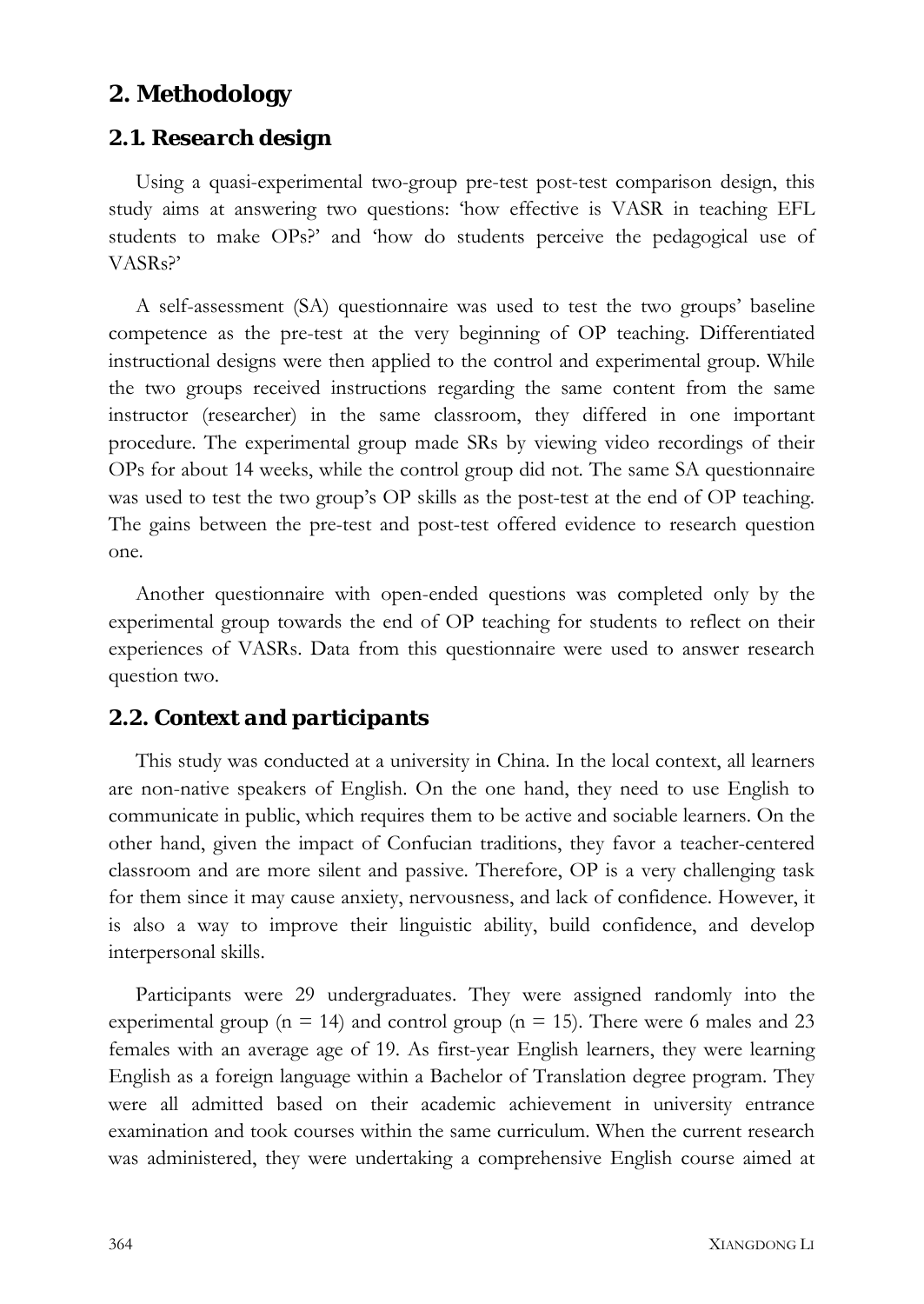improving their overall communicative competence. Before taking the course, most of them had never had any prior OP experiences.

# *2.3. Instructional design*

OP was not a separate course in the context concerned, but one of the most important oral activities in an English course to enhance students' communicative competence. In the first semester of their first year, the course consisted of six units on six topics related to international and domestic current affairs. In each unit, the students were asked to make group OPs towards the conclusion of the unit. The OPs were designed as situated tasks because the students went through an experiential learning cycle. They gained concrete learning experiences in real-world OP scenarios, made VASRs, and thought of ways to improve before taking new action to try the next OP task. The seven-step instructional procedures, including pre-, during- and post-tasks, are displayed in Table 1. As shown in the table, the control group and experimental group received differentiated instructions because they differed in the last step, VASRs, which was the focus of the current research. The instructional design involved six OPs, one in each unit. Five of all students' six OPs (except the first one) were recorded.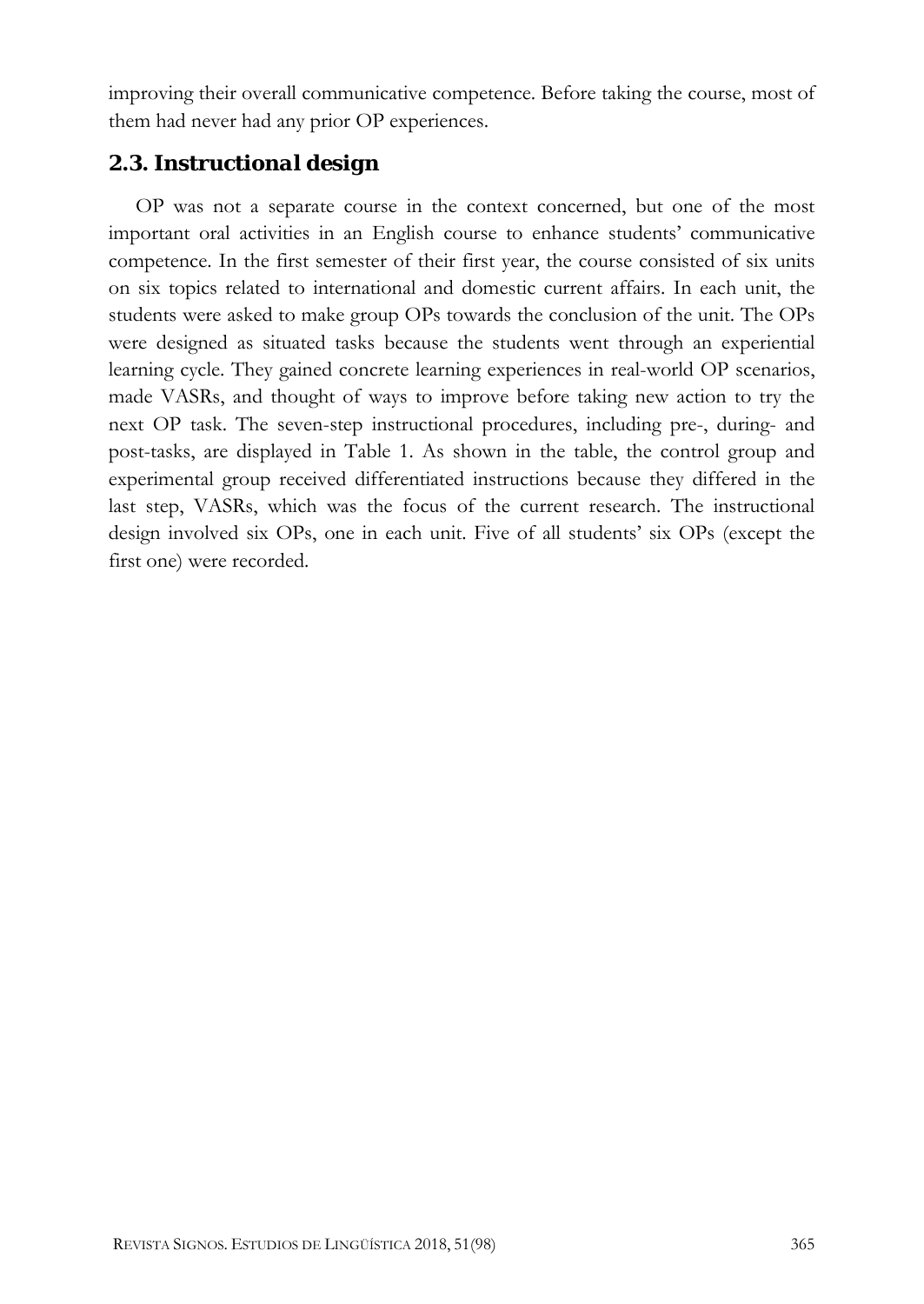| Instructional<br>procedures              |                 | Control group                                                                                                                                                                                                                                                                                        | <b>Experimental group</b>                                                                                                                                                                                                                                             |  |  |
|------------------------------------------|-----------------|------------------------------------------------------------------------------------------------------------------------------------------------------------------------------------------------------------------------------------------------------------------------------------------------------|-----------------------------------------------------------------------------------------------------------------------------------------------------------------------------------------------------------------------------------------------------------------------|--|--|
| Pre-task                                 | Starter         | The students read two background texts on the<br>topic of the unit to stimulate their interest and<br>activate their prior knowledge.                                                                                                                                                                |                                                                                                                                                                                                                                                                       |  |  |
| Input of<br>language<br>and<br>knowledge |                 | With scaffolding from the instructor, the<br>students discussed three texts and watched<br>video clips on the topic through various<br>teaching activities to learn language forms and<br>acquire relevant knowledge.                                                                                |                                                                                                                                                                                                                                                                       |  |  |
|                                          | Mind<br>mapping | The students did mind mapping exercises to<br>review the ideas and sub-ideas of all texts in the<br>unit, paving the way for the upcoming OP task.                                                                                                                                                   |                                                                                                                                                                                                                                                                       |  |  |
|                                          | Briefing        | The instructor informed students of the details<br>of the presentation task which asked them to<br>take the roles of certain speakers in a simulated<br>communicative context.                                                                                                                       | The same as the control<br>group.                                                                                                                                                                                                                                     |  |  |
| During-<br>task                          | OP              | The students took turns to make presentations<br>in a classroom equipped with computers and<br>projectors, while the instructor and students<br>who were not making presentations served as<br>audience. Their performances were recorded by<br>students who volunteered as the camera<br>operators. |                                                                                                                                                                                                                                                                       |  |  |
| Post-<br>task                            | Debriefing      | Shortly after the presentations, the instructor<br>commented on students' performance and gave<br>feedback. Those who needed additional help<br>were asked to approach the instructor<br>individually.                                                                                               |                                                                                                                                                                                                                                                                       |  |  |
|                                          | <b>VASRs</b>    | This procedure did not apply to the control<br>group.                                                                                                                                                                                                                                                | The students in the<br>experimental group were<br>asked to view video<br>recordings of their OPs<br>and make SRs after class,<br>as an assignment. They<br>were told to reflect on<br>their performance but no<br>protocols were given to<br>guide their reflections. |  |  |

| Table 1. Instructional procedures for the two groups. |  |
|-------------------------------------------------------|--|
|-------------------------------------------------------|--|

Although OP demands a lot of skill from presenters, as mentioned previously, only some of the skills were involved in this study. OP was designed as an instructional activity to help the students achieve seven objectives, all relating to students' ability to perform certain functions in English in specific communicative contexts. Before the participants made their first OPs at the beginning of the semester, they attended an orientation class to make sure that they had a clear understanding of what each objective meant. Those objectives were concerned with seven OP skills:

1. Research and documentation: to investigate the OP theme by using internet and library resources when preparing OPs;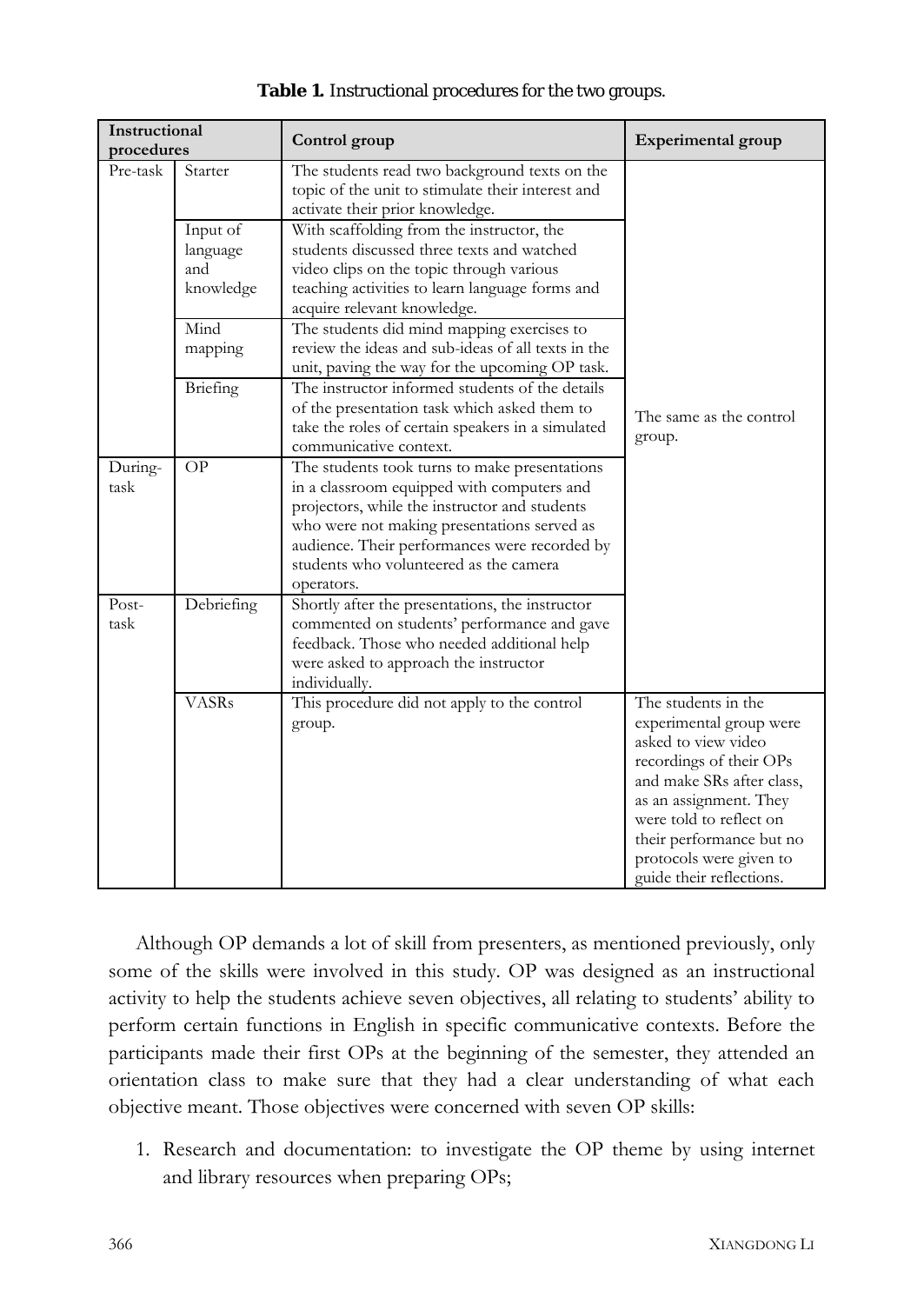- 2. Oral expression: to express oneself clearly, correctly and fluently when delivering OPs (with acceptable pronunciation, stress, and intonation and with very few grammatical errors, incorrect or excessive use of spoken emphasis, fillers, repetitions, pauses, and false starts);
- 3. Logical thinking: to make convincing arguments with a coherent train of thought and appropriate evidence when delivering OPs;
- 4. Use of non-verbal elements: to use eye contact, facial expression, hand movement, and body posture appropriately when delivering OPs;
- 5. Knowledge: to display adequate knowledge of the OP theme when delivering OPs;
- 6. Psychological quality: to stay calm and show self-confidence when delivering OPs;
- 7. Team work: to collaborate effectively with team members to decide what and how to present when preparing OPs.

# *2.4. Instruments*

Two questionnaires were used in the present study: 'Questionnaire A. SA of OP Skills' and 'Questionnaire B. Perceptions on the Use of VASRs'. Both were developed and then revised for comprehension and clarity, following suggestions from colleagues.

Questionnaire A consisted of seven statements, each corresponding to one of the seven targeted skills: research and documentation, oral expression, logical thinking, use of non-verbal elements, knowledge, psychological quality, and team work. Students rated their achievement on each of the skills on a four-point Likert scale (1 strongly disagree, 2 disagree, 3 agree, and 4 strongly agree). The 'forced choice' scaling method was used, with the 'neutral' option removed. This is because the neutral option is an easy option to take when a student is not sure about which one to choose. When a 'neutral' option is selected, it may mean 'undecided' instead of 'neither agree nor disagree'.

Questionnaire B included three open-ended questions. The first one asked what students focused on when they were viewing video recordings of their OPs. The second was concerned with two issues: if viewing recordings of their OPs was helpful, and in what aspects they made progress because of viewing recordings of their OPs. The third one asked which was more helpful in improving their OP skills –the instructor's feedback in the debriefing session or viewing recordings of their OPs, and in what ways they complemented each other.

It needs to be pointed out that SA has been identified as a valid indirect measure of students' achievement, although researchers are unsure of its suitability as a proxy for objective standardized measures. Learners' SA of skills reflects their self-efficacy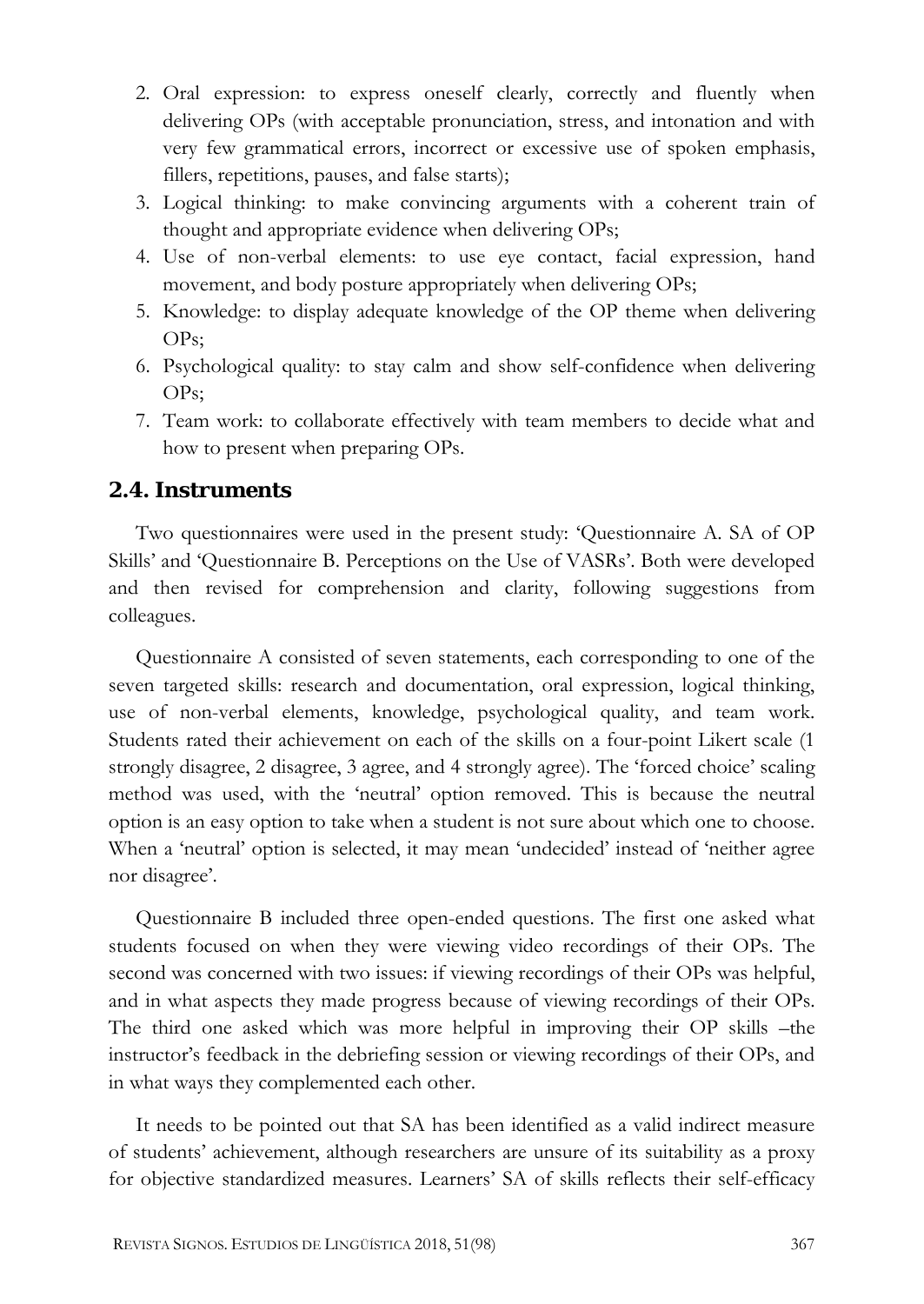(beliefs in their ability to accomplish a task) which guides their efforts and persistence in learning (Bandura, 1993). Research in many subject areas suggests that results of students' SA of learning outcomes correlate positively with those of instructors' direct external measures and that students' self-reported rating of learning is an important indicant of learning achievement (Falchikov & Boud, 1989; Chesebro & McCroskey, 2000; Shen, 2002; Marks, Fairris & Beleche, 2012; Benton, Duchon & Pallett, 2013). In a recent study on the validity of SA in language teaching, Brown, Dewey and Cox (2014) conclude that students' SA of learning outcomes can be high in reliability and offer valuable information on their perceived achievement, supporting findings of previous language assessment research that SA and standardized tests are positively correlated (see Bachman & Palmer, 1989; Alderson, 2005; Alexandria, 2009; Brantmeier, Vanderplank & Strube, 2012; Préfontaine, 2013; Lappin-Fortin & Rye, 2014). Though students' learning outcomes can be ideally assessed by combining SA and direct measures, composing and administrating direct measures for each of the seven teaching objectives is time-consuming, costly, and impractical for the current study. Therefore, students' progress in each objective was assessed through SA questionnaires.

# *2.5. Procedure*

Before involving students in the current research project, the researcher obtained their consent to be participants. They were told that they would participate in a research project on a voluntary basis, that their responses would not have any effect on their grades, that their identities would remain anonymous, and that results may help them improve their learning efficiency.

The present study consisted of four phases. Questionnaire A was administered as the pre-test for the participants to rate their competence in each of the seven OP skills when they had immediately finished their first OPs at the beginning of the semester. Then the differentiated instruction was implemented to the control and experimental group as shown in Table 1, for about 14 weeks. Subsequently, questionnaire A was administered again as the post-test when the participants had immediately finished their last OPs, towards the conclusion of the course. After the post-test, questionnaire B was completed only by the experimental group.

Data collected through questionnaire A were analyzed using SPSS 16.0 for Windows. With Cronbach's alpha  $(\alpha)$  values of .796 and .918 (for the pre-test and post-test respectively), it has good internal consistency reliability. SPSS GLM was used to perform a univariate analysis of covariance (ANCOVA). The differentiated instructions received by the two groups were used as an independent variable. Students' post-test on their seven OP skills was used as the dependent variable. The ANCOVA was run to examine if the dependent variable impacted the independent variable, using the pre-test results as a covariate to control initial differences in the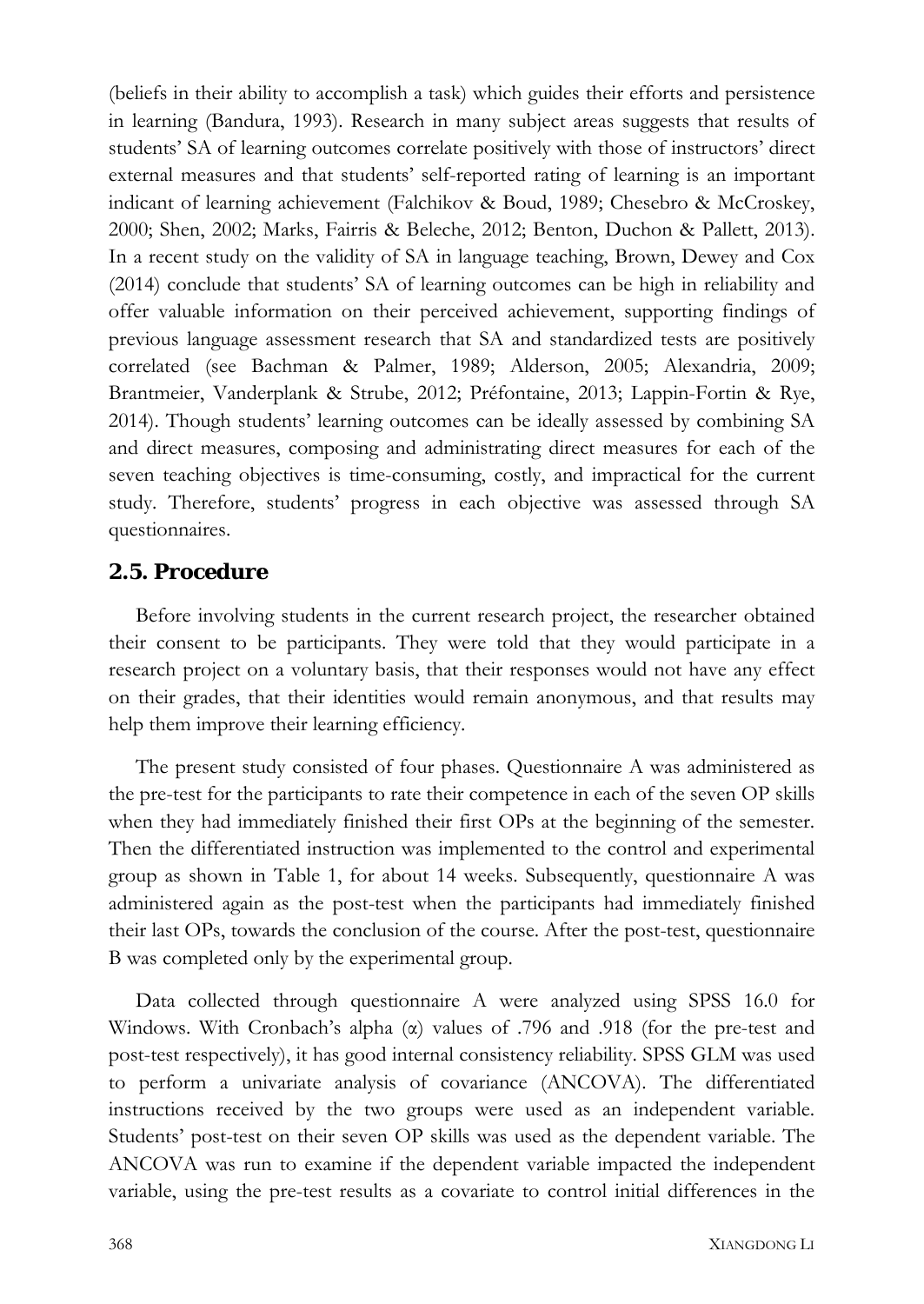seven skills. Preliminary checks were performed to determine if statistical assumptions were violated in the dataset for ANCOVA, such as normality, reliable measurement of covariance, and homogeneity of variance. The results of between-subjects effect tests showed that the assumptions were satisfied ( $F = .033$ ,  $p = .857$ ;  $F = .711$ ,  $p = .407$ ;  $F = .711$ = .272, *p* = .607; *F*= 2.936, *p* = .099; *F*= .000, *p* = 1.000; *F* = .468, *p* = .500; *F* = .010,  $p = .921$ .

Data from questionnaire B were analyzed in accordance with the steps recommended by Creswell (2014): organizing and preparing the data, reading through the information, coding the data, developing a thematic analysis from the codes, and presenting findings in tables before interpreting them. Two broad categories of themes were identified, one related to use of non-verbal elements including eye contact, facial expression, hand movement, and body posture, while the other concerned oral expression (pronunciation, voice projection, fluency, and intonation).

# **3. Results, discussion, and implications**

## *3.1. The effectiveness of VASR*

The first research question was how effective VASRs were in teaching EFL students to make OPs.

| Measure           |           | M      |        | <b>SD</b> |        | N     |       |
|-------------------|-----------|--------|--------|-----------|--------|-------|-------|
|                   |           | Ctrl   | Exp    | Ctrl      | Exp    | Ctrl  | Exp   |
|                   |           | group  | group  | group     | group  | group | group |
|                   | Pre-test  | 1.8000 | 2.2857 | .77460    | .91387 | 15    | 14    |
| Oral expression   | Post-test | 2.8667 | 3.2143 | .63994    | .69929 | 15    | 14    |
|                   | Pre-test  | 1.8667 | 2.0714 | .63994    | .82874 | 15    | 14    |
| Critical thinking | Post-test | 3.1333 | 3.2143 | .83381    | .69929 | 15    | 14    |
| Use of non-verbal | Pre-test  | 2.2000 | 2.4286 | .77460    | .64621 | 15    | 14    |
| elements          | Post-test | 3.1333 | 3.5714 | .51640    | .51355 | 15    | 14    |
| Research and      | Pre-test  | 2.7333 | 2.7143 | .79881    | .72627 | 15    | 14    |
| documentation     | Post-test | 3.2000 | 3.3571 | .77460    | .84190 | 15    | 14    |
|                   | Pre-test  | 2.0000 | 2.2857 | .37796    | .72627 | 15    | 14    |
| Knowledge         | Post-test | 3.2000 | 3.3571 | .56061    | .84190 | 15    | 14    |
| Psychological     | Pre-test  | 1.9333 | 2.4286 | .79881    | .75593 | 15    | 14    |
| quality           | Post-test | 2.8667 | 3.3571 | .51640    | .84190 | 15    | 14    |
| Team work         | Pre-test  | 2.4667 | 2.9286 | .63994    | .47463 | 15    | 14    |
|                   | Post-test | 3.1333 | 3.4286 | .74322    | .64621 | 15    | 14    |

**Table 2.** Means and standard deviations for pre-test and post-test scores.

Table 2 shows the number of participants, mean, and standard deviation of the two groups' scores on the seven OP skills in the pre-test and post-test. As displayed, in the post-test both groups obtained higher scores than they did in the pre-test, suggesting that both groups made progress in the seven skills, although the two groups received differentiated instructions.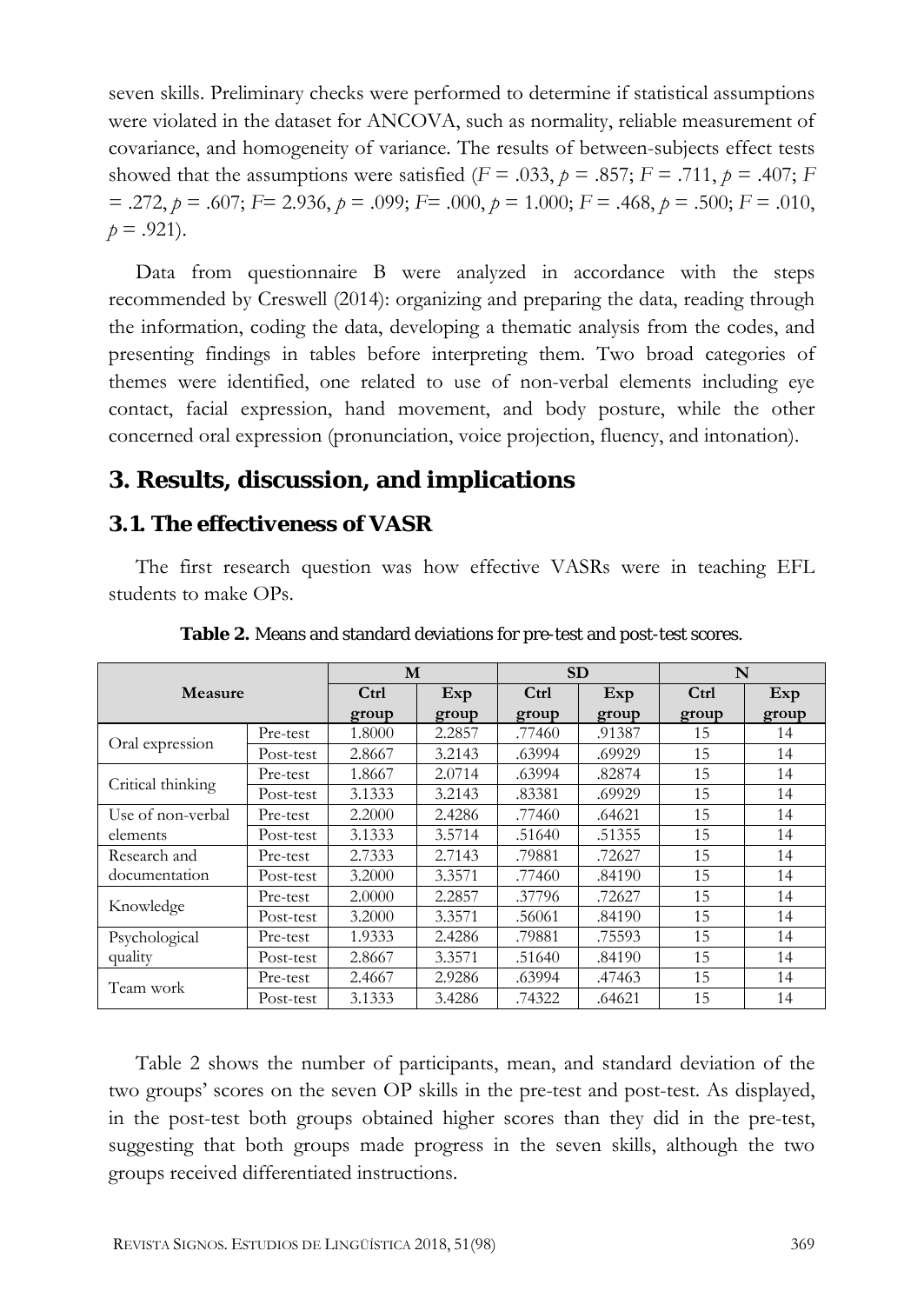| Measure                    | Source | df | <b>Mean Square</b> | $\boldsymbol{F}$ |         | $\eta^2$ |
|----------------------------|--------|----|--------------------|------------------|---------|----------|
| Oral expression            | group  |    | .719               | 1.551            | .224    | .056     |
| Critical thinking          | group  |    | .046               | .074             | .788    | .003     |
| Use of non-verbal elements | group  |    | 1.335              | 4.894            | $.037*$ | .157     |
| Research and documentation | group  |    | .191               | .301             | .588    | .011     |
| Knowledge                  | group  |    | .611               | 1.393            | .249    | .051     |
| Psychological quality      | group  |    | 1.625              | 3.265            | .082    | .112     |
| Team work                  | group  |    | .019               | .045             | .833    | .002     |
| $*_{0}$ $\leq$ 05          |        |    |                    |                  |         |          |

**Table 3.** Results of ANCOVA on post-test using pre-test as a covariate.

\*p<.05

Table 3 presents the ANCOVA results on the post-test with the pre-test scores as the covariate. As is evidenced, for the use of non-verbal elements, the two groups showed a statistically significant difference  $(F = 4.894, \eta^2 = .157, \rho = .037)$ , suggesting that VASRs resulted in the variance in the use of non-verbal elements between the two groups. For the other six skills, the two classes did not demonstrate statistically significant differences, suggesting that the effect of VASRs was not evident.

In sum, after running descriptive and inferential statistics, two findings were noted. Firstly, although only the experimental group viewed recordings of their own OPs and made SRs, both groups made progress in all of the seven skills. Secondly, VASRs was effective in developing students' skill in using non-verbal elements. Its effect in the other six skills was not evident.

The findings contribute to knowledge on the pedagogical value of OPs. The finding that both groups made progress in the seven skills supports the literature that OPs help students improve linguistic ability, build confidence, acquire subject-specific knowledge, and develop interpersonal and collaborative skills (Morita, 2000; Usher, 2002; Kobayashi, 2003; Zappa-Hollman, 2007; Sundrarajun & Kiely, 2010; Chou, 2011). Although only the experimental group made VASRs, both groups followed the same procedures including starter, input, mind mapping, briefing, OP, and debriefing. In the debriefing session, the instructor provided feedback to both groups, highlighting their strengths and weaknesses. Therefore, both groups might have made progress because of their own efforts in preparing and delivering OPs and the help of the instructor's feedback. Students' improvement in skill may have been influenced more by obtaining feedback from their instructors than by VASRs. This is consistent with previous research which supports students' preference and confidence concerning the usefulness of instructors' feedback (Halter, 2006; Rich & Hannafin, 2008; Tripp & Rich, 2012b).

The current findings also add knowledge to the literature that VASRs is effective in teaching EFL students to make OPs, though its effect is limited to non-verbal skills. The effect was very limited, compared with findings of research on teacher education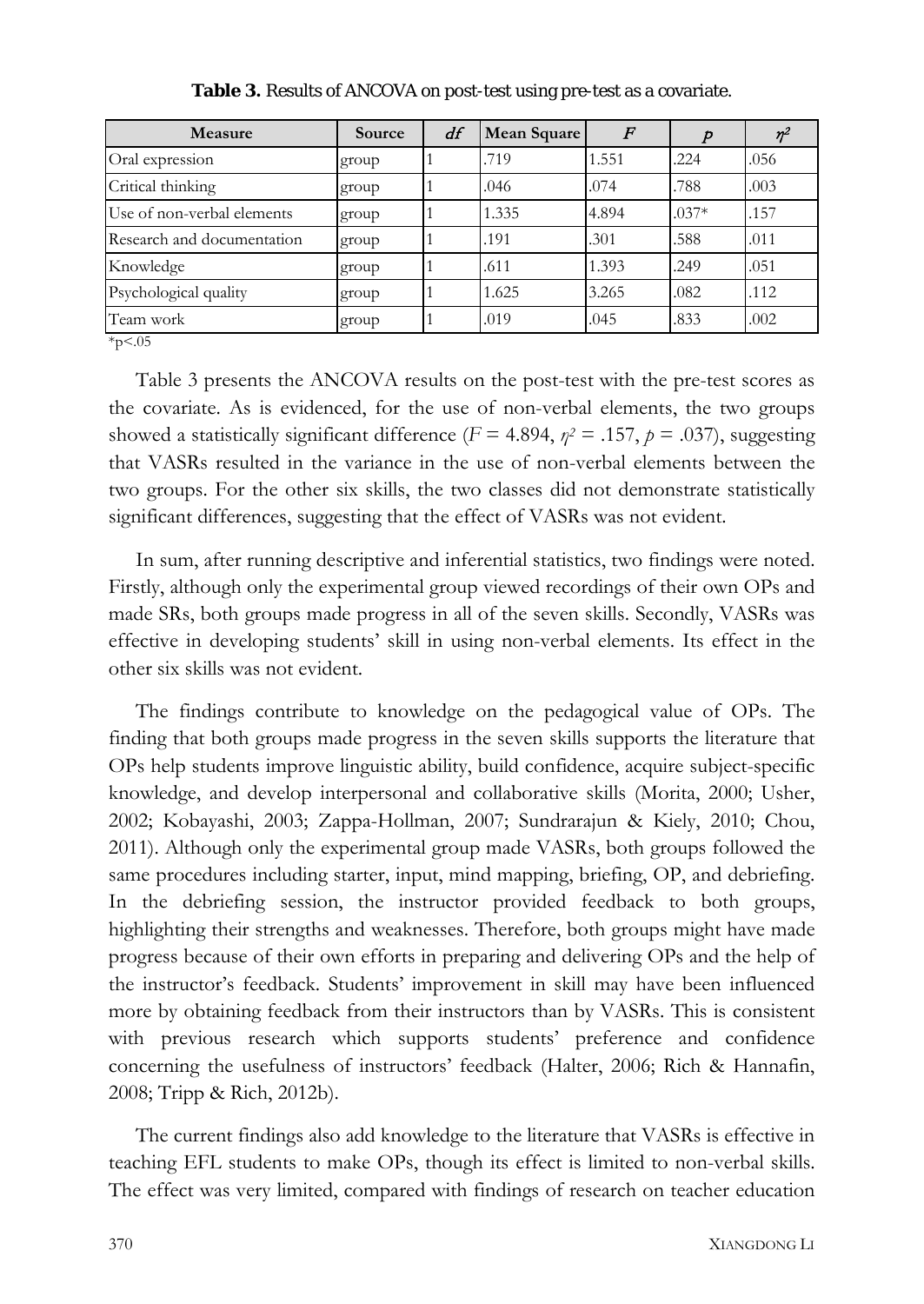that it contributes to student teachers' improvement in their teaching practice (Dawson et al., 2001; Shepherd & Hannafin, 2008; Tripp & Rich, 2012a; McFadden et al., 2014).

What might have been responsible for the limited effects of VASR? One possible explanation is that a well-established protocol was not provided to the students in the experimental group to make SRs on their recorded OPs. On the one hand, the students in the current study were in a teacher-centered culture where learners are passive and silent and expect the instructor to shoulder more responsibilities (Watkins & Biggs, 2001; Woodrow, 2006; Bankowski, 2010). On the other hand, the instructor did not provide any protocol for the students to follow in their SRs. Research on teacher education finds that students observing their own videos of performance require more scaffolding than observing videos of others' performance (Kleinknecht & Schneider, 2013). Prior research has identified the benefits of a systematic SR protocol to facilitate students to notice certain aspects of their performances (Zeichner & Tabachnick, 1991; Collins, Cook-Cottone, Robinson & Sullivan, 2004; van Es et al., 2014). With a protocol, students' SRs are of better quality (Fox, Brantley-Dias & Calandra, 2007), while without it students tend to concentrate on non-verbal elements (Calandra, Gurvitch & Lund, 2008; McFadden et al., 2014; van Es et al., 2014) and lack a critical stance (Cherrington & Loveridge, 2014). It has also been indicated that, besides learners' observation of their own behaviors, their progress requires the assistance of an external facilitator who interprets their current behaviors and provides alternatives in terms of better practice (Timperley & Robinson, 2001). Since the students in the experimental group were not provided with any protocol to assist their SRs, their concentration might have been primarily placed on non-verbal elements –for example, how they behaved in the video (non-verbal elements)– and ignored other aspects such as oral expression, logical thinking, knowledge, and so on.

Another factor that might have limited the effect of VASRs is the nature of some of the skills. Some skills, such as research, documentation, and team work, though they can be reflected in the final product of their OPs, took place in the preparation phase before their OPs. Problems in those regards are much more difficult to trace in the videos. Therefore, students' SR might ignore those areas.

One implication of the current findings is that the instructor should provide a collaborative reflection protocol to prescribe what students and their instructor are supposed to focus on in making SRs and giving feedback respectively. The protocol can take various forms. For example, checklists can help students narrow their focus and gain more knowledge (Prusak, Dye, Graham & Graser, 2010). Essays, journal writing, notes, questionnaire responses and other forms of written reflection also help students produce more focused and accurate reflection (Welsch & Devlin, 2004; Rich & Hannafin, 2008; Shepherd & Hannafin, 2009). Additionally, video editing,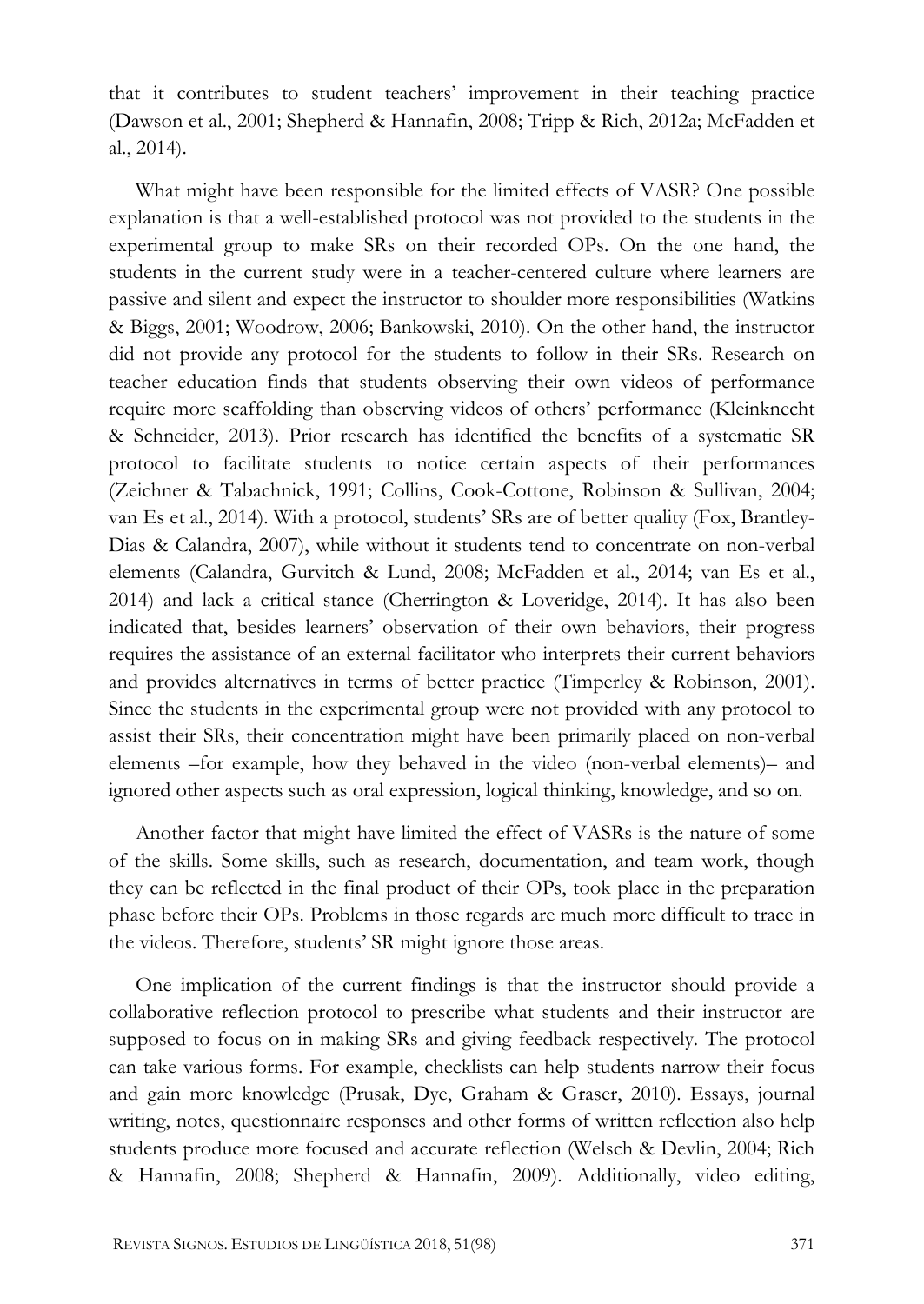conferences, and interviews are useful tasks that students can engage in to aid their SRs (Tripp & Rich, 2012a). However, the instructor should be cautious in formulating the protocol. Although a checklist facilitates reflection, instructors may have difficulties in deciding how many items should be listed in the checklist (Prusak et al., 2010). It is more effective for students to focus on a subset of the protocol, because they may feel overwhelmed and find it less helpful in VASR when the checklist includes too many items (Tripp & Rich, 2012a). Students prefer to decide and concentrate on their own list of criteria in their SRs (Rich & Hannafin, 2008). It is advisable for the instructor to provide a well-structured protocol to facilitate students and to allow them to have their own foci of reflection (Tripp & Rich, 2012a).

## *3.2. Students' perceptions of VASR*

The second research question was about students' perception of VASRs. Data from questionnaire B were analyzed and classified under different headings, along with their frequencies. Students' answers were quoted as evidence.

| Category           |                                     |   | Frequency |  |  |
|--------------------|-------------------------------------|---|-----------|--|--|
| Non-verbal element | Eve contact                         | O | د،        |  |  |
|                    | Body posture                        |   |           |  |  |
|                    | Hand movement                       |   |           |  |  |
|                    | Facial expression                   |   |           |  |  |
| Oral expression    | Voice projection                    |   | 12        |  |  |
|                    | Pronunciation                       | 4 |           |  |  |
|                    | Intonation                          |   |           |  |  |
|                    | General comments on oral expression |   |           |  |  |

**Table 4.** Focus of students' SRs.

What did the students in the experimental group focus on when they made VASRs? Table 4 presents the categories of students' foci and their frequencies. The 14 students in the experimental group reflected on two broad categories of problems. The non-verbal element category was mentioned 15 times, while oral expression was mentioned 12 times. These can be evidenced from students' answers:

> "When viewing videos of my OPs, I mainly concentrated on my voice and eye contact. I seldom paid attention to other aspects" (Student NDN).

> "I examined how I behaved in the presentations. I also paid attention to my language quality. Well, the former always attracted more of my attention" (Student SM).

Was viewing videos of their OPs helpful? In what aspects had they made progress because of the VASR experience? All 14 students expressed the view that viewing videos of their own OPs was helpful. As shown in Table 5, they attributed their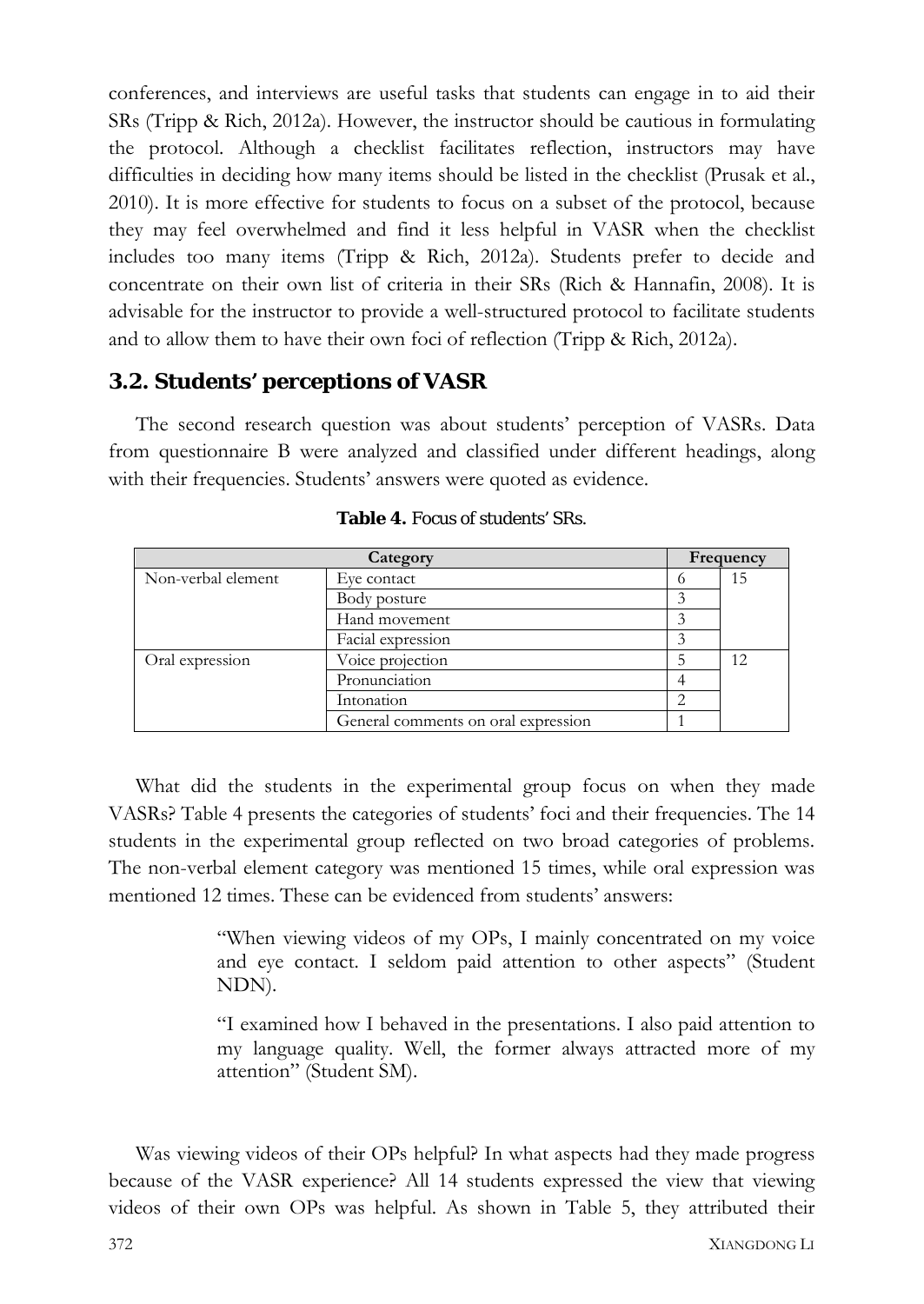progress in the use of non-verbal elements (mentioned 13 times) and oral expression (mentioned 7 times) to their experience of viewing videos of their OPs, as can be seen from their answers to the question:

> "Viewing videos of my own presentations was helpful. I could see my weaknesses directly from the perspective of the audience, in particular non-verbal elements, for example, use of voice, facial expression, and body posture. It might be an exaggeration to say that I made strides in them after I first noticed them, but I did pay close attention to them the next time I made Ops" (Student JBL).

> "It was helpful indeed. By watching myself in videos, I could see my problems and make corrections. I think I made progress in voice projection and body language/posture. My oral expression also improved a lot, especially in fluency. There used to be a lot of long pauses and fillers ('en' or 'euh') in my presentations. After viewing the video several times, I am much better in this regard" (Student LT).

| Category           |                   |  | Frequency |  |  |
|--------------------|-------------------|--|-----------|--|--|
| Non-verbal element | Body posture      |  | 13        |  |  |
|                    | Eye contact       |  |           |  |  |
|                    | Hand movement     |  |           |  |  |
|                    | Facial expression |  |           |  |  |
| Oral expression    | Voice projection  |  |           |  |  |
|                    | Intonation        |  |           |  |  |
|                    | Fluency           |  |           |  |  |

**Table 5.** Areas in which students progressed because of VASRs.

Based on analysis of the students' answers, it can be concluded that students primarily focused on their use of non-verbal elements and oral expression in OPs while making VASRs, and that it was in the former area that VASRs were effective. The results indicated that VASRs were effective in helping students make progress in the use of non-verbal elements, which is consistent with the results of previous research where no protocols were provided to guide students' SRs (Timperley & Robinson, 2001; Calandra et al., 2008; Cherrington & Loveridge, 2014; McFadden et al., 2014). This finding concurs with the results of quantitative analysis in the previous section that the use of video recordings was only effective in developing students' skill in using non-verbal elements. The agreement between the quantitative and qualitative data pointed to the necessity of a systematic protocol to scaffold students to ensure the quality of their SRs (Zeichner & Tabachnick, 1991; Collins et al., 2004).

Which was more helpful in improving their OP skills, the instructor's feedback in the debriefing session or viewing videos of their OPs? In what ways can they complement each other? Students' responses indicated that they benefited from both the instructor's feedback and VASRs, which complemented each other.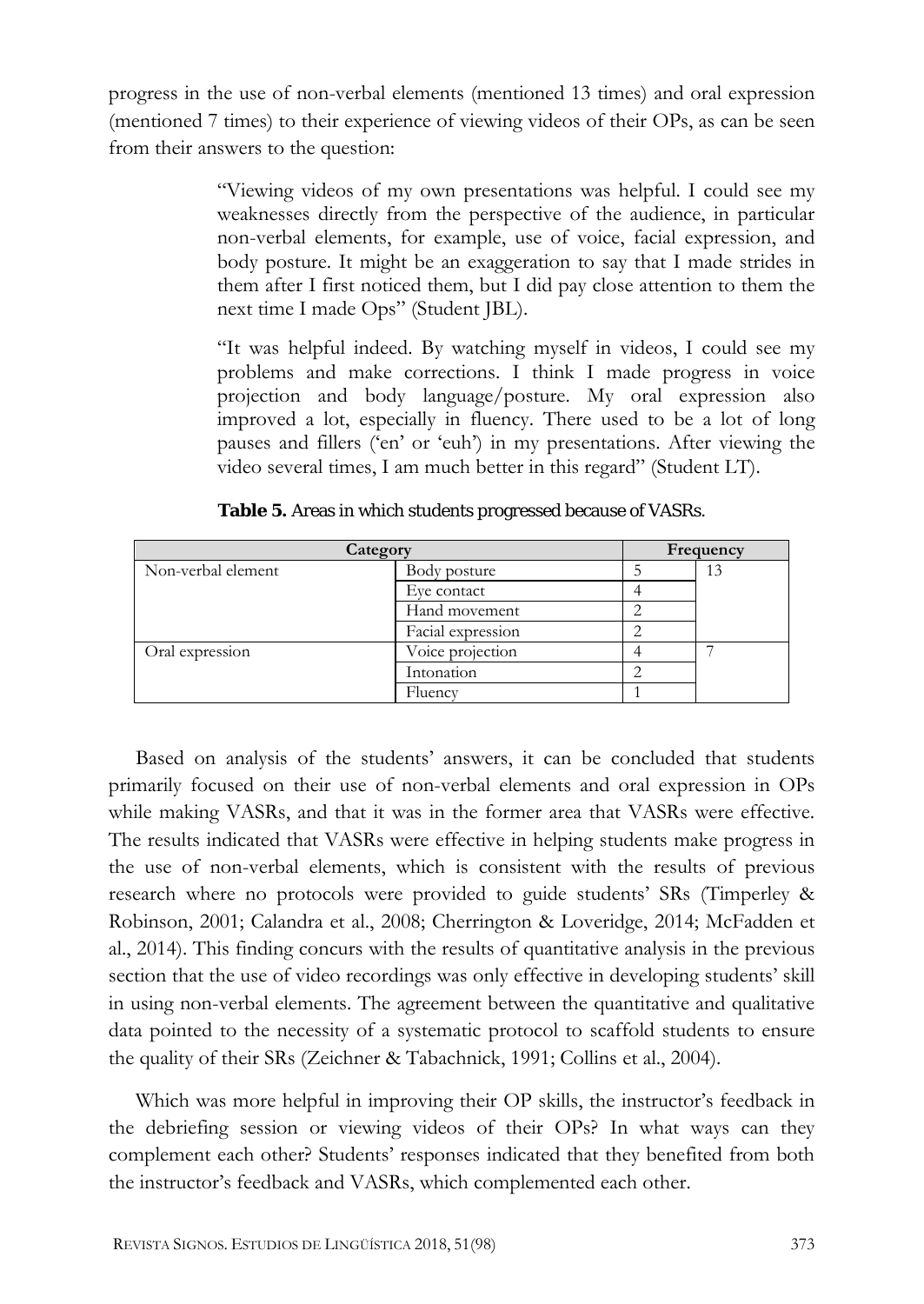Of the 14 students, seven indicated that feedback and VASRs were equally helpful; four thought the instructor's feedback was more helpful; and three rated VASRs as more helpful. All students suggested that the instructor's feedback and VASRs had different advantages. The instructor's feedback was more systematic and in-depth because it covered all presentation-related aspects, particularly weaknesses that students could hardly see by themselves, such as logic and content, and gave suggestions for further improvement. By contrast, in VASR, students tended to have a narrowed focus, concentrating on non-verbal skills, such as hand movement, eye contact, and body posture.

According to students' responses, SRs were very good supplementary sources of information for two reasons. Firstly, although the instructor gave feedback concerning the non-verbal skills of their OPs, the feedback was not impressive because they could not directly see their weaknesses at the moment of being given feedback. The use of VASRs, however, allowed students to view their performance from the perspective of the audience. Such a perspective was more direct and impressive for them, helping them to better understand the non-verbal elements of their presentations. This was evidenced by students' answers:

> "I had gains from both experiences. The teacher' feedback was helpful because he commented on language quality and organization of ideas. SR with videos was also beneficial because I could obtain information that was not present in the feedback. I could view my performance from an observer perspective. For example, I could see that my hand movements distracted the audience. I could also check if I had made eye contact with the audience and even calculate the times of my eye contact" (Student HXX).

> "The teacher's feedback helped me see weaknesses that I failed to notice; for example, logic. When viewing videos of my own OPs, I could hardly notice other problems except for directly visible issues, such as my use of voice, eye contact, and body position. The advantage of videos was that it presented the 'hard facts' in front of my eyes" (Student NDN).

> "Both feedback and SR were necessary. The benefits of VASR were that I could see myself making presentations live in videos. I could see vividly how I behaved on the stage and interacted with the audience, and notice my inappropriate behaviors. The teacher's feedback focused on all aspects, including non-verbal skills, content, logic, and many others. Without it, I might have never realized my weaknesses in logic. I think it is necessary to combine the two" (Student SM).

Secondly, the use of VASRs provided an unlimited access for reflection. The instructor's oral feedback did not allow for future review. However, videos could be reviewed for as many times as wanted, as was pointed out by one student: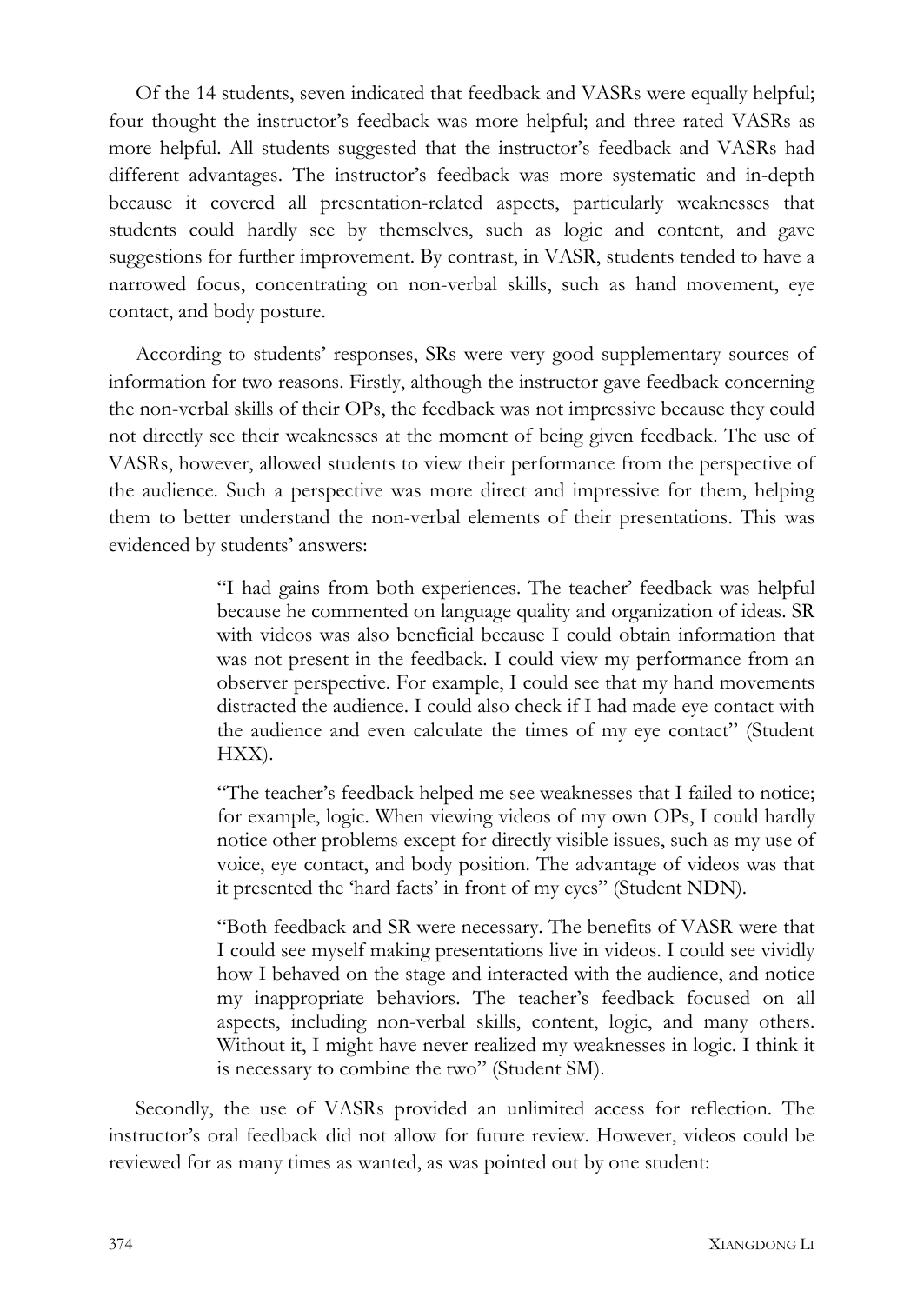"I learned from both the teacher's feedback and viewing videos. The feedback was more inclusive. Viewing videos of my presentations was more individual-specific. I could view them repeatedly and freely" (Student GMZ).

The results presented here support the literature that video recordings can help students analyze and evaluate their own performance as observers (Kong et al., 2009) and externalize ideas on their competence (Calandra et al., 2009; Kong et al., 2009; Rich & Hannafin, 2009), and that students may have a preference for and confidence in instructors' feedback (Halter, 2006; Rich & Hannafin, 2008; Tripp & Rich, 2012b).

The findings of the current study are meaningful in that so far there have been very few contributions on the effect of VASRs in teaching OPs in EFL contexts. This study shows that videos contribute to the quality of students' SRs (Robinson & Kelley, 2007; Sönmez & Hakverdi-Can, 2012; Baecher et al., 2013) by providing students with information to evaluate their English OPs from the perspective of observers (Kong et al., 2009) and externalizing evidence of their competence (Calandra et al., 2009; Kong et al., 2009; Rich & Hannafin, 2009). This study thus shows the effectiveness of VASRs in teaching EFL students to make OPs. Moreover, it reveals the weaknesses of VASRs without external guidance and points to the necessity of a well-structured protocol to increase the quality of students' SRs (Zeichner & Tabachnick, 1991; Collins et al., 2004). Additionally, it shows the complimentary role of VASRs to instructors' feedback which students still prefer and trust (Halter, 2006; Rich & Hannafin, 2008; Tripp & Rich, 2012b). The finding, that students' limited progress in their English OPs as a result of VASRs could be improved by means of a wellstructured protocol and the instructor's feedback, also provides evidence to the effectiveness of teaching English OP according to the philosophy of experiential learning: that learners' growth of knowledge depends on the instructor's guidance to reflect on their experience (Joyce et al., 2002).

Based on the advantages and complimentary role of VASRs, the pedagogical implication is that both the instructor's feedback and VASRs are necessary in teaching OPs. When students finish their OPs, the instructor should provide feedback during debriefing and guide students to make VASRs with the help of a focused protocol as discussed above.

## **CONCLUSIONS**

The present study aimed at investigating the effectiveness of VASR in teaching EFL students to make OPs and students' perceptions of the pedagogical use of VASRs.

Two preliminary findings were made. Firstly, according to the ANCOVA results on the post-test with the pre-test scores as the covariate, the experimental and control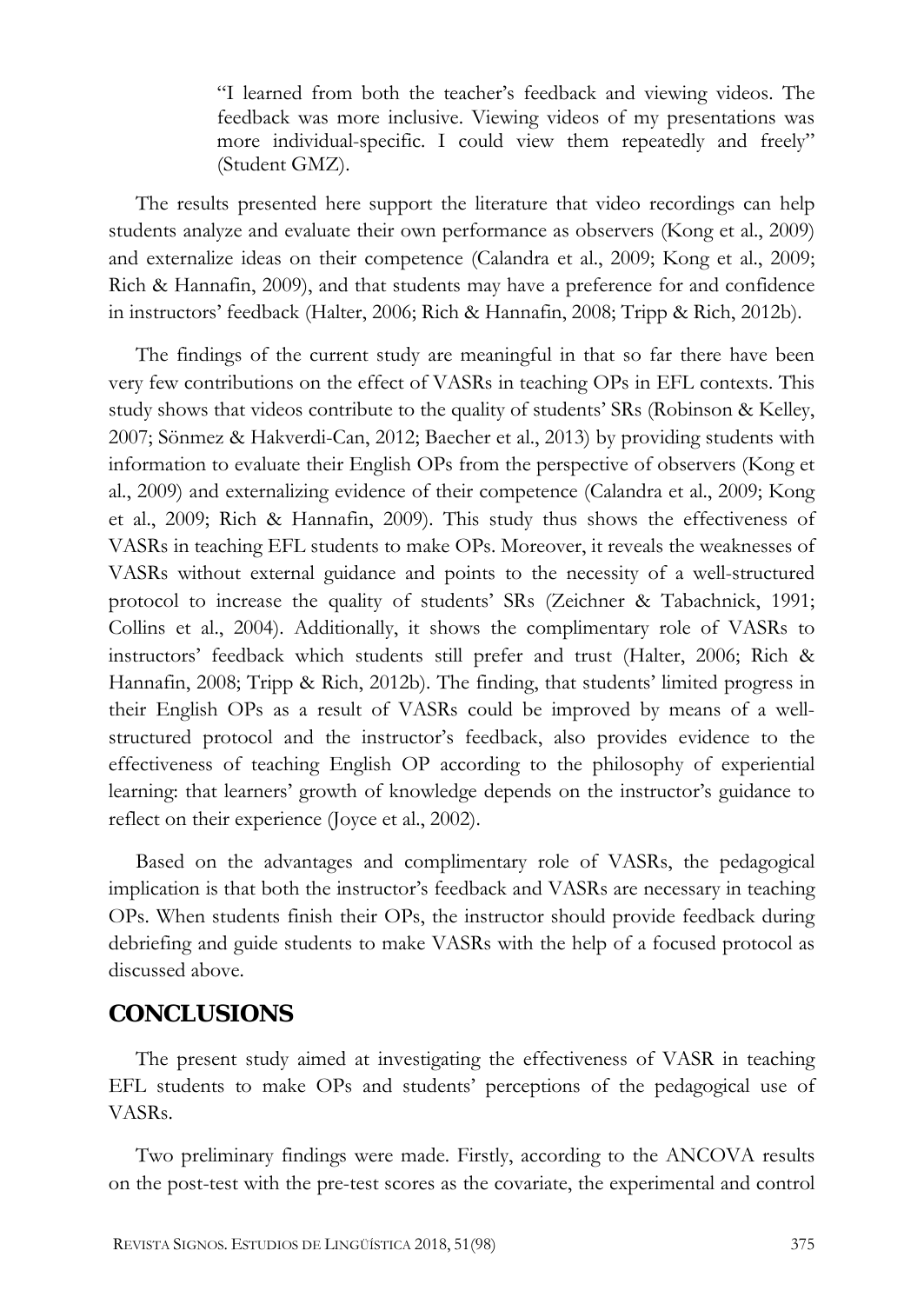groups showed a statistically significant difference in the use of non-verbal elements, suggesting that VASR was effective in improving students' use of non-verbal elements. That the effect of VASR was limited in the present study might have been because no systematic protocols were formulated to guide students' SRs.

Secondly, based on the analysis results of students' response to the open-ended questions, they perceived VASRs as beneficial activities. They reported that they benefited from VASRs as well as the instructor's feedback, which are complimentary to each other because each has its own advantages. Due to the lack of a systematic protocol, they primarily focused on the use of non-verbal elements and oral expressions while making VASRs, and thus made more progress in the former. Pedagogically, a systematic protocol would be necessary to guide students in making VASRs so that they can increase depth and quality. In addition, VASRs should be combined with instructor feedback to achieve a better learning effect.

Given the limitations, the findings from this study should be treated with caution. Firstly, the researcher was the instructor of both the control and experimental groups, which had the potential to cause bias in interpreting the data. Secondly, the generalizability of the current findings to other contexts may have been affected by the fact that the number of participants was small and they all belonged to the same teaching context. Thirdly, the current research used an indirect measure (that is, the SA questionnaire) as the primary data collection method. Although the results of the qualitative data paralleled those of the quantitative data, and previous research has identified that students' SA of their achievement is positively correlated with the results of external measures (Alexandria, 2009; Brantmeier et al., 2012; Marks et al., 2012; Benton et al., 2013; Préfontaine, 2013; Brown et al., 2014; Lappin-Fortin & Rye, 2014), more direct and multiple measures could have produced data to triangulate the current findings. Since composing and administering separate direct measures to assess students' competence in each of the seven presentation skills would have been very time-consuming and costly, efforts may be devoted to exploring the effect of using systematic protocols to guide students' VASRs through data triangulation in any follow-up research.

# **REFERENCES**

- Adams, K. (2004). Modeling success: Enhancing international postgraduate research students' self-efficacy for research seminar presentations. *Higher Education Research* & *Development*, 23, 115-130.
- Alderson, C. (2005). *Diagnosing foreign language proficiency*. London: Continuum.
- Alexandria, W. (2009). *Adult English learners' self assessment of second language proficiency: Contexts and conditions*. New York: New York University Press.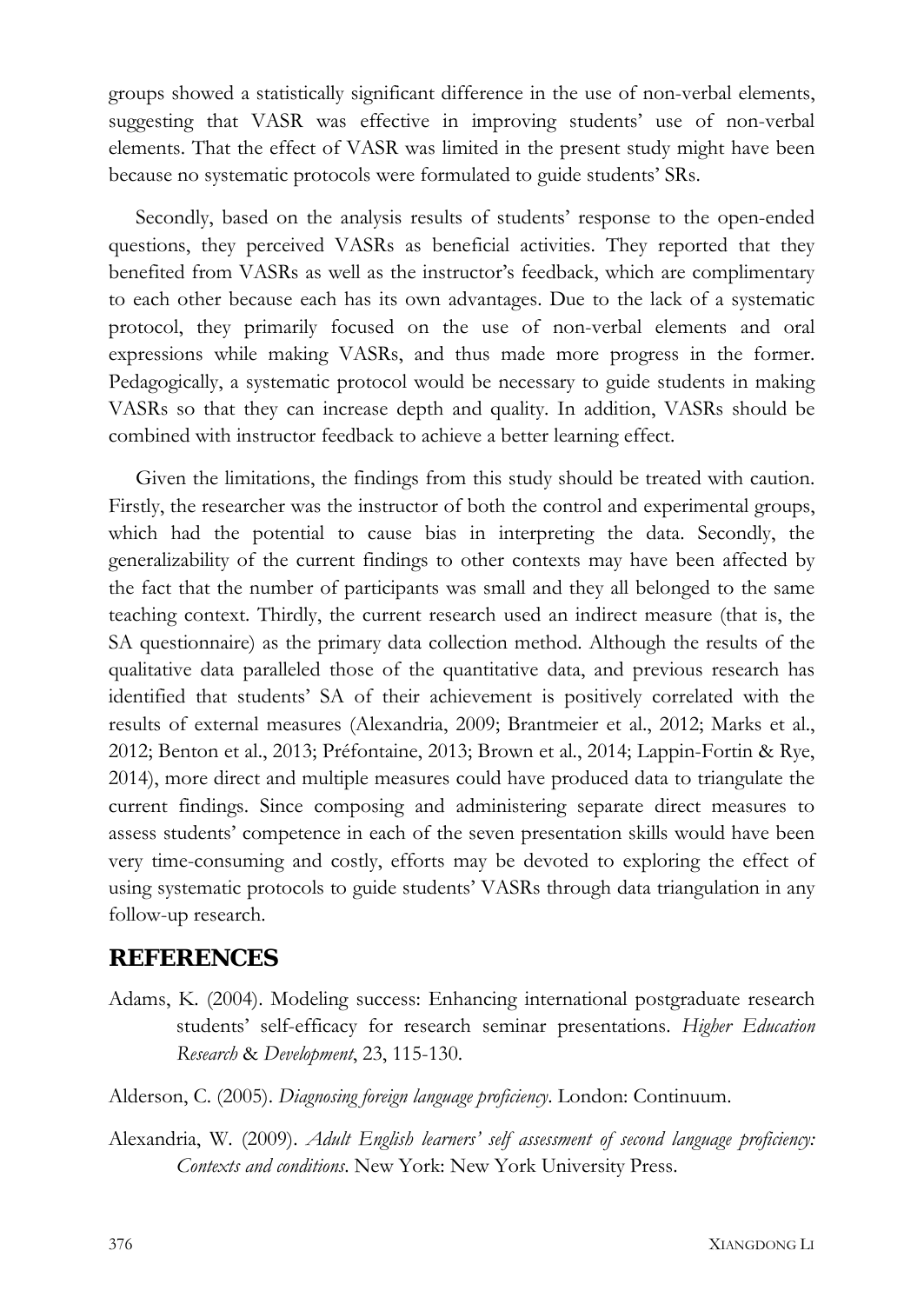- Bachman, L. F. & Palmer, A. S. (1989). The construct validation of self-ratings of communicative language ability. *Language Testing*, 6, 14-29.
- Baecher, L., Kung, S. C., Jewkes, A. M. & Rosalia, C. (2013). The role of video for self evaluation in early field experiences. *Teaching and Teacher Education*, 36, 189- 197.
- Bandura, A. (1993). Perceived self-efficacy in cognitive development and functioning. *Educational Psychologist*, 28, 117-148.
- Bankowski, E. (2010). Developing skills for effective academic presentations in EAP. *International Journal of Teaching and Learning in Higher Education*, 22, 187-196.
- Barry, S. (2012). A video recording and viewing protocol for student group presentations. *Computers* & *Education*, 59, 855-860.
- Benton, S. L., Duchon, D. & Pallett, W. H. (2013). Validity of student self-reported ratings of learning. *Assessment and Evaluation in Higher Education*, 38, 377-388.
- Brantmeier, C., Vanderplank, R. & Strube, M. (2012). What about me? Individual self assessment by skill and level of language instruction. *System*, 40, 144-160.
- Brown, N. A., Dewey, D. P. & Cox, T. L. (2014). Assessing the validity of can-do statements in retrospective (then-now) self assessment. *Foreign Language Annals*, 47, 261-285.
- Calandra, B., Gurvitch, R. & Lund, J. (2008). An exploratory study of digital video editing as a tool for teacher preparation. *Journal of Technology and Teacher Education*, 16, 137-153.
- Calandra, B., Brantley-Dias, L., Lee, J. K. & Fox, D. L. (2009). Using video editing to cultivate novice teachers' practice. *Journal of Research on Technology in Education*, 42, 73-94.
- Campbell, K., Mothersbaugh, D., Brammer, C. & Taylor, T. (2001). Peer versus self assessment of oral business presentation performance. *Business Communication Quarterly*, 64, 23-42.
- Chen, L. (2009). *A study of EFL graduate students' oral presentation anxiety*. Unpublished master thesis, National Chung Cheng University, Taiwan, China.
- Cheng, W. & Warren, M. (2005). Peer assessment of language proficiency. *Language Testing*, 22, 93-121.
- Cherrington, S. & Loveridge, J. (2014). Using video to promote early childhood teachers' thinking and reflection. *Teaching and Teacher Education*, 41, 42-51.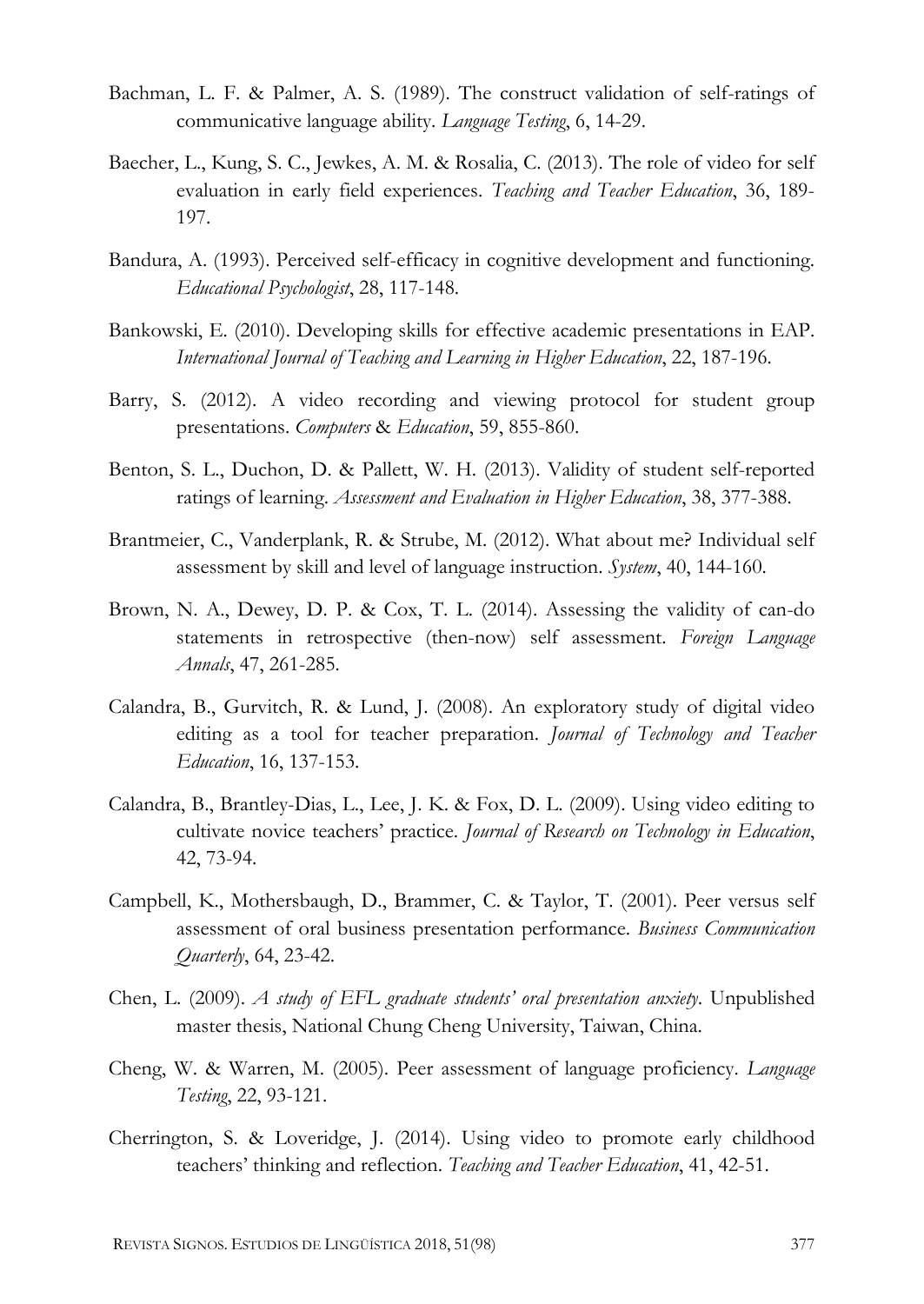- Chesebro, J. L. & McCroskey, J. C. (2000). The relationship between students' reports of learning and their actual recall of lecture material. *Communication Education*, 49, 297-301.
- Chou, M. (2011). The influence of learner strategies on oral presentations. *English for Specific Purposes,* 30, 272-285.
- Collins, J. L., Cook-Cottone, C. P., Robinson, J. S. & Sullivan, R. R. (2004). Technology and new directions in professional development. *Journal of Educational Technology Systems*, 33, 131-146.
- Creswell, J. W. (2014). *Research design: Qualitative, quantitative, and mixed methods approaches* (4th ed.). London: Sage.
- Dawson, P. J., Dawson, K. E. & Forness, S. R. (2001). Effect of video feedback on teacher behavior. *Journal of Educational Research*, 68, 197-201.
- De Grez, L., Valcke, M. & Roozen, I. (2014). The differential impact of observational learning and practice-based learning on the development of oral presentation skills in higher education. *Higher Education Research* & *Development*, 33, 256-271.
- Falchikov, N. & Boud, D. (1989). Student self-assessment in higher education. *Review of Educational Research*, 59, 395-430.
- Fox, D. L., Brantley-Dias, L. & Calandra, B. (2007). Promoting preservice teachers' reflective practice through digital video and critical incident analysis in secondary English education. Paper presented at the 57<sup>th</sup> National Reading Conference, Austin, USA.
- Halter, C. P. (2006). *The reflective lens: The effects of video analysis on preservice teacher development*. Unpublished EdD dissertation, University of California, California, USA.
- Hill, M. & Storey, A. (2003). SpeakEasy: Online support for oral presentation skills. *ELT Journal*, 57, 370-376.
- Jeon, J. (2005). A study on oral presentation anxiety and confidence. *The Journal of Asia TEFL*, 2, 89-115.
- Joughin, G. (2007). Student conceptions of oral presentations. *Studies in Higher Education*, 32, 323-336.
- Joyce, B., Calhoun, E. & Hopkins, D. (2002). *Models of learning: Tools for teaching* (2<sup>nd</sup>) ed.). Buckingham, UK: Open University Press.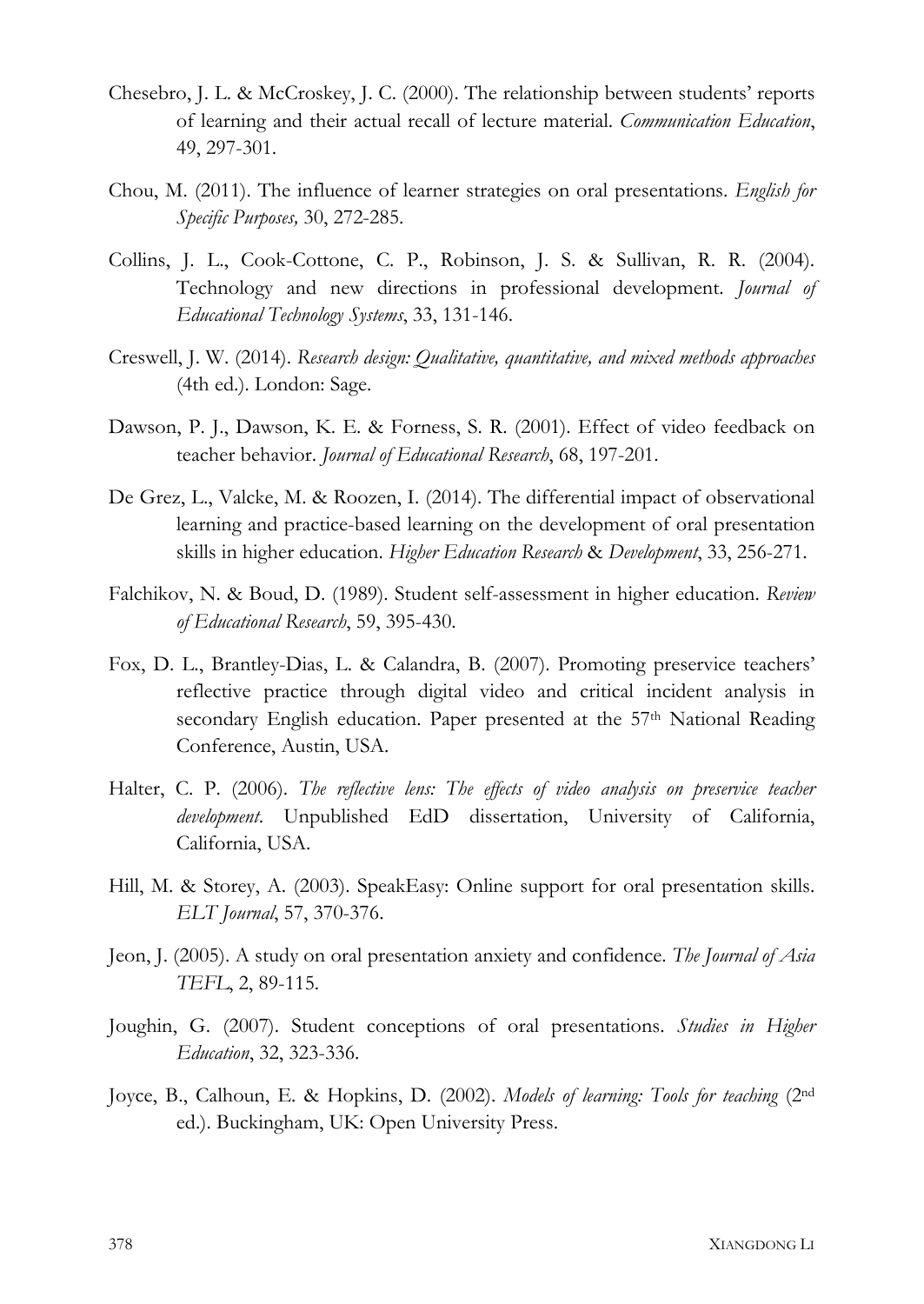- Kibler, A. K., Salerno, A. S. & Palacios, N. (2014). But before I go to my next step: A longitudinal study of adolescent English language learners' transitional devices in oral presentations. *TESOL Quarterly*, 48, 222-251.
- Kleinknecht, M. & Schneider, J. (2013). What do teachers think and feel when analyzing videos of themselves and other teachers teaching? *Teaching and Teacher Education*, 33, 13-23.
- Kobayashi, M. (2003). The role of peer support in ESL students' accomplishment of oral academic tasks. *The Canadian Modern Language Review*, 59, 337-368.
- Kolb, D.A. (1984). *Experiential learning: Experience as the source of learning and developmen*t. Englewood Cliffs, NJ: Prentice Hall.
- Kong, S. C., Shroff, R. H. & Hung, H. K. (2009). A web enabled video system for self reflection by student teachers using a guiding framework. *Australasian Journal of Educational Technology*, 25, 544-558.
- Lappin-Fortin, K. & Rye, B. J. (2014). The use of pre-/post-test and self assessment tools in a French pronunciation course. *Foreign Language Annals*, 47, 300-320.
- Mahmud, M. (2013). *A study of academic oral presentation anxiety and strategy employment of graduate students*. Unpublished master thesis, National Taiwan University of Science and Technology, Taiwan, China.
- Marks, M., Fairris, D. & Beleche, T. (2012). Do course evaluations truly reflect student learning? *Economics of Education Review*, 31, 709-719.
- McFadden, J., Ellis, J., Anwar, T. & Roehrig, G. (2014). Beginning science teachers' use of a digital video annotation tool to promote reflective practices. *Journal of Science Education and Technology*, 23, 458-470.
- Morita, N. (2000). Discourse socialization through oral classroom activities in a TESL graduate program. *TESOL Quarterly*, 34, 279-310.
- Murphy, K. & Barry, S. (2016). Feed-forward: Students gaining more from assessment via deeper engagement in video-recorded presentations. *Assessment* & *Evaluation in Higher Education*, 41, 213-227.
- Préfontaine, Y. (2013). Perceptions of French fluency in second language speech production. *Canadian Modern Language Review*, 69, 324-348.
- Prusak, K., Dye, B. R., Graham, C. & Graser, S. (2010). Reliability of pre-service physical education teachers' coding of teaching videos using studiocode analysis software. *Journal of Technology and Teacher Education*, 18, 131-159.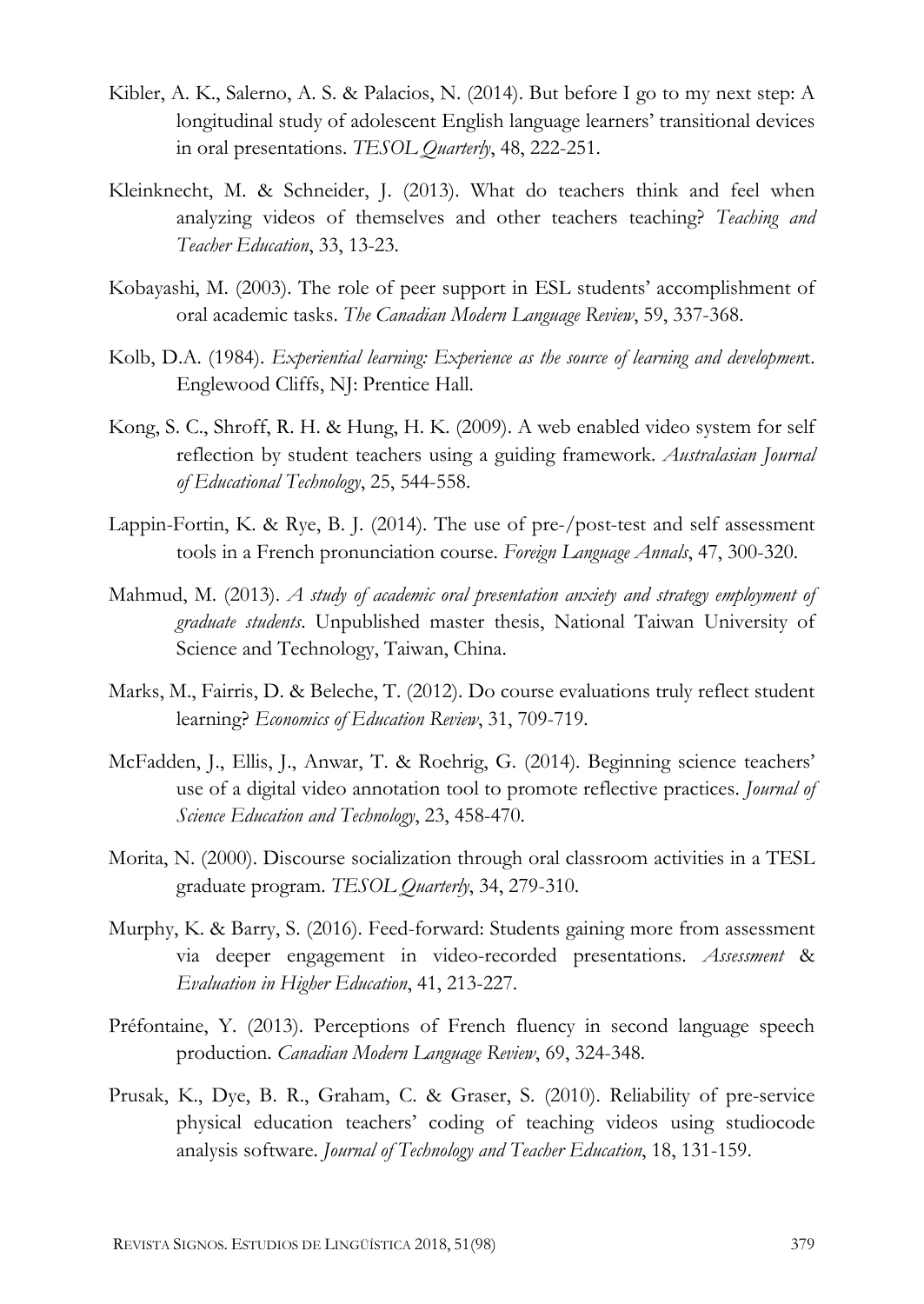- Rich, P. & Hannafin, M. J. (2008). Capturing and assessing evidence of student teacher inquiry. *Teaching and Teacher Education*, 24, 1426-1440.
- Rich, P. J. & Hannafin, M. J. (2009). Video annotation tools: Technologies to scaffold, structure, and transform teacher reflection. *Journal of Teacher Education*, 60, 52- 67.
- Robinson, L. & Kelley, B. (2007). Developing reflective thought in preservice educators: Utilizing role-plays and digital video. *Journal of Special Education Technology*, 22, 31-43.
- Schön, D. A. (1983). *The reflective practitioner.* London, UK: Temple Smith.
- Shepherd, C. & Hannafin, M. J. (2008). Facilitating professional development through video based, formative assessment e-portfolios. *Journal of Computing in Teacher Education*, 25, 63-69.
- Shepherd, C. & Hannafin, M. J. (2009). Beyond recollection: Re-examining preservice teacher practices using structured evidence, analysis, and reflection. *Journal of Technology and Teacher Education*, 17, 229-251.
- Shen, C. (2002). Revisiting the relationship between students' achievement and their self-perceptions. *Assessment in Education*, 9, 161-184.
- Smith, E. (2011). Teaching critical reflection. *Teaching in Higher Education*, 16, 211-223.
- Sönmez, D. & Hakverdi-Can, M. (2012). Videos as an instructional tool in pre-service science teacher education. *Eurasian Journal of Educational Research*, 46, 141-158.
- Sundrarajun, C. & Kiely, R. (2010). The oral presentation as a context for learning and assessment. *Innovation in Language Learning and Teaching*, 4, 101-117.
- Timperley, H. & Robinson, V. (2001). Achieving school improvement through challenging and changing teachers' schema. *Journal of Educational Change*, 2, 281-300.
- Tripp, T. & Rich, P. (2012a). Using video to analyze one's own teaching. *British Journal of Educational Technology*, 43, 678-704.
- Tripp, T. & Rich, P. (2012b). The influence of video analysis on the process of teacher change. *Teaching and Teacher Education*, 28, 728-739.
- Tsai, S. (2010). Developing and integrating courseware for oral presentations into ESP learning contexts. *Computers* & *Education*, 55, 1245-1258.
- Tuan, T. A. & Neomy, S. (2007). Investigating group planning in preparation for oral presentations in an EFL class in Vietnam. *RELC Journal*, 38, 104-124.